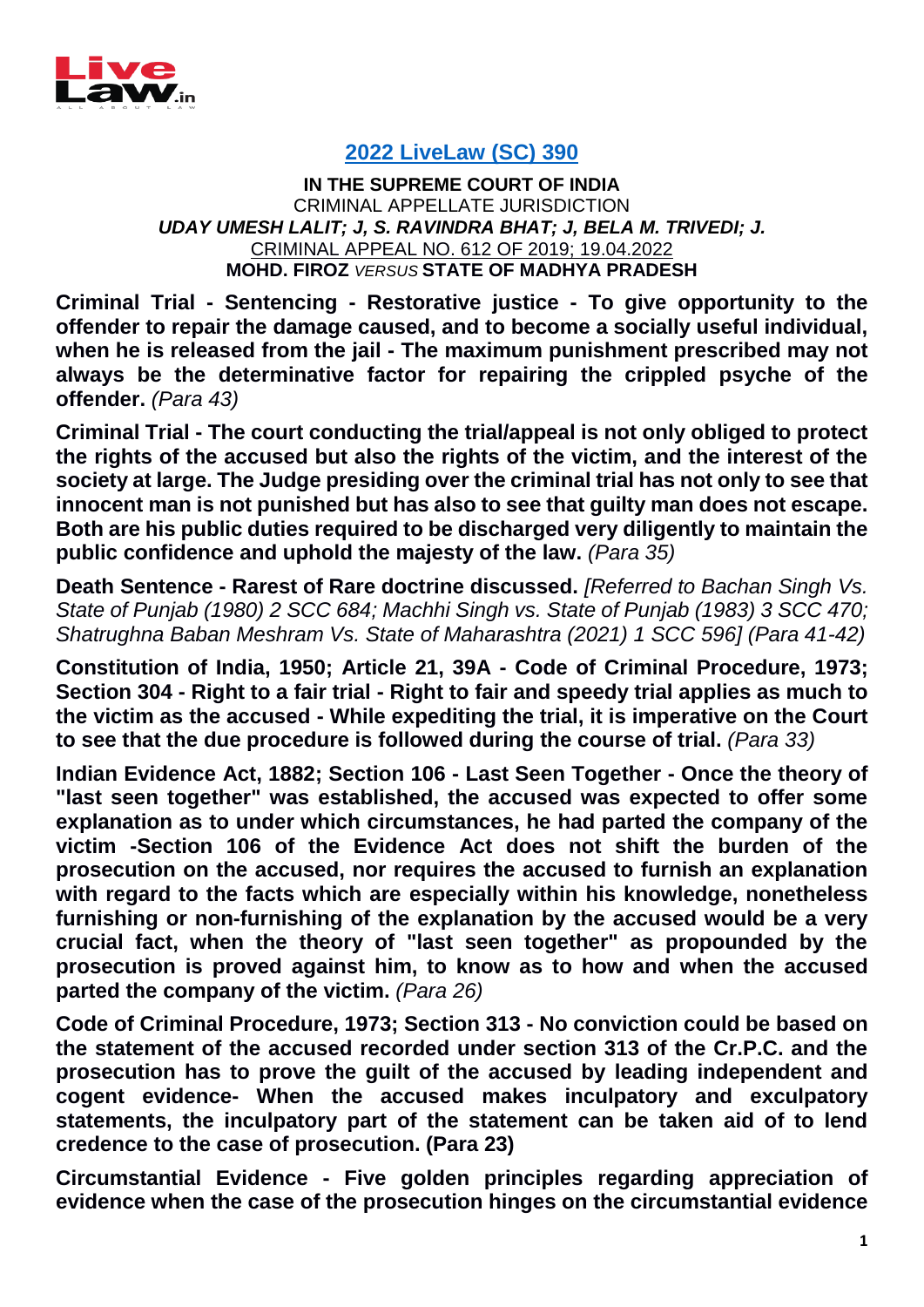

**discussed.** *[Referred to Sharad Birdhichand Sarda vs. State of Maharashtra 1984 (4) SCC 116] (Para 22)*

**Summary: Appeal against Madhya Pradesh HC judgment which confirmed Death Sentence of man accused of rape and murder of 4 year old girl - Conviction upheld - Death sentence commuted to life imprisonment - Imposed the sentence of imprisonment for a period of twenty years instead of imprisonment for the remainder of his natural life for the offence under section 376A, IPC.**

*For Appellant(s) Mr. B.H. Marlapalle, Sr. Adv. Ms. Shreya Rastogi, Adv. Ms. Harini Raghupathy, Adv. Ms. Trisha Chandran, Adv. Mr. Ramnesh Kr. Sahu, Adv. Mr. Satya Mitra, AOR* 

*For Respondent(s) Mr. P.V. Yogeswaran, Adv./AAG Mr. Pashupathi Nath Razdan, AOR Mr. Kayesh Regg, Adv. Mr. Astik Gupta, Adv. Ms. Sneh Bairwa, Adv. Mr. Prakhar Srivastav, Adv.*

# **J U D G M E N T**

# **BELA M. TRIVEDI, J.**

**1.** The present appeal was initially filed by the appellant-Bibi Sidhika, the mother of the accused Mohd. Firoz, challenging the legality and validity of the impugned common judgement and order dated 15.07.2014 passed by the High Court of Judicature, Madhya Pradesh at Jabalpur, in the Criminal Reference No. 09 of 2013, Criminal Appeal No. 2920 of 2013 and Criminal Appeal No. 3132 of 2013. During the pendency of the present appeal, the said appellant having expired, the accused Firoz has been substituted as the appellant in view of the order passed by this Court on 21.10.2021.

## **Case of Prosecution : -**

**2.** The case of the prosecution as unfolded before the trial court was that on 17.04.2013, at about 06:30 PM, one Rakesh Choudhary (original accused no. 2) came to the house of the informant Ramkumari (mother of the victim) along with an unknown person (the present appellant-original accused no. 1) and requested the said Ramkumari and her mother Himmabai to provide an accommodation to the said unknown person for a day, however, Himmabai refused to provide such accommodation. Thereafter, Rakesh Choudhary left and his friend sat for a while at the courtyard of the house of the complainant, where the victim aged about four years was playing with her brother Ramkishan and other cousins. After sometime, Ramkumari found that her daughter was missing and the other person (the accused no. 1) was also not there. She along with others tried to search her daughter at the nearby places, however, her daughter was not found. After sometime Ramkishan came with some bananas and told Ramkumari that Bhaijaan (accused no. 1) had taken the victim with him. Ramkumari therefore went to the police station Ghansaur for lodging a missing report. On the next day i.e., on 18.04.2013 morning, some villagers found that one girl child was lying unconscious in the field of one Badri Yadav. On receiving such information, Shyam Yadav, the brother of Ramkumari went to the spot and found that the victim was lying unconscious and blood was oozing from her mouth and nostrils. He immediately took the victim first to the Police Station and then to the Government Hospital at Ghansaur, however, since the condition of the victim was deteriorating, she was shifted to the hospital at Jabalpur. The Doctors who examined and treated her confirmed that a rape was committed on the victim. Considering her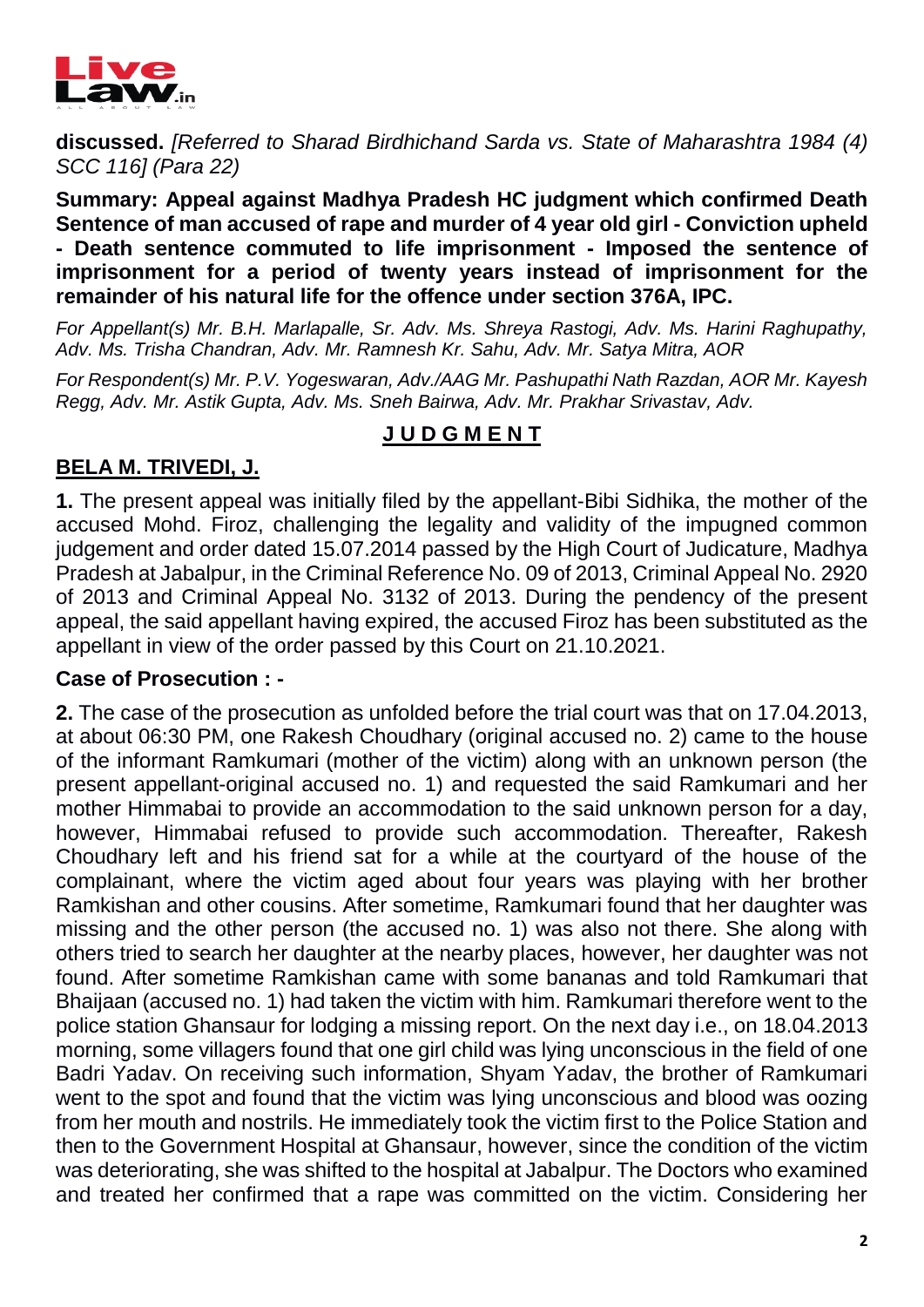

serious condition, the victim was taken to the Care Hospital at Nagpur, however, on 29.04.2013, the victim expired at the said hospital. Dr. Pradeep Gangadhar Dixit, a professor and H.O.D. in Forensic Medicine Department, Medical College, Nagpur along with his colleagues conducted the postmortem of the dead body of the victim at about 10.35 AM on 30th April 2013 and noted the external and internal injuries on the body of the victim. The final cause of death was stated to be "bronchopheumonia and cerebral hypoxia, which was caused by smothering the nose and mouth."

**3.** In the meantime, Mr. R.D. Barthi, In-charge Inspector, Police Station, Ghansaur, on the missing person report given by Ramkumari Bai had started investigation and found that the accused Firoz Khan (the present appellant), who was working in Jhabua Power Plant had taken away the victim deceitfully. He therefore registered an FIR being no. 68 of 2013 against the accused at about 06:40 AM on 18.04.2013 for the offences under Section 363 and 366 of IPC. The accused Rakesh Choudhary came to be arrested on 20th April 2013 and the appellant-accused Firoz was arrested on 23rd April, 2013 from Husainabad, Police Station Mojahidpur, Balsaur, Bhagalpur, Bihar.

**4.** The investigating officer after completing the investigation laid the charge-sheet against both the accused before the trial court. The accused Mohd. Firoz was charged for the offences under sections 363, 366, 376(2)(i), 376(2)(m) and 302 of IPC and under section 5(i), 5(m) and Section 6 of the Protection of Children from the Sexual Offences Act, 2012 (hereinafter referred to as the POCSO Act), and the accused Rakesh Choudhary was charged for the offences under sections 363 and 366 r/w Section 34 and under Section 109 of IPC and under Section 16/17 of the POCSO Act. Both the accused having abjured their guilt and claimed to be tried, the prosecution examined as many as 34 witnesses to prove their guilt. Both the accused denied the allegations levelled against them in their respective further statements recorded under section 313 of Cr.PC and stated that they were falsely implicated in the case. The accused no. 2 Rakesh Choudhary in his defence examined two witnesses i.e., DW-1 Virendra Choudhary and DW-2 Gopal Prasad Ahirwar. The Sessions Court at Seoni after appreciating the evidence on record convicted both the accused for the offences charged against them and awarded death sentence to the accused Firoz for the offence under section 302 of IPC and directed to undergo rigorous imprisonment for a period of 07 years and pay fine of Rs. 2000/- for the offence under section 363, to undergo rigorous imprisonment for a period of 10 years and pay fine of Rs. 2000/- for the offence under section 366 of IPC, to undergo life imprisonment and pay fine of Rs. 2000/- for the offences under sections 376(2)(i), 376(2)(m) of IPC and under sections 5(i)r/w 6 & 5(m) r/w 6 of POCSO Act. The Sessions Court directed the accused Rakesh Choudhary to undergo rigorous imprisonment for a period of 07 years and pay fine of Rs. 2000/- for the offences under section 363/34, to undergo rigorous imprisonment for a period of 10 years and pay fine of Rs. 2000/- for the offences under section 366/34 and to undergo life imprisonment and pay fine of Rs. 2000/- for the offence under section 109 of IPC and for the offences under section 16/17 of POCSO Act.

**5.** The reference made by the Sessions Court to the High Court of M.P. at Jabalpur, for the confirmation of the death sentence to the accused-Firoz was registered as Criminal Reference No. 09 of 2013. The accused Mohd. Firoz had also filed an appeal being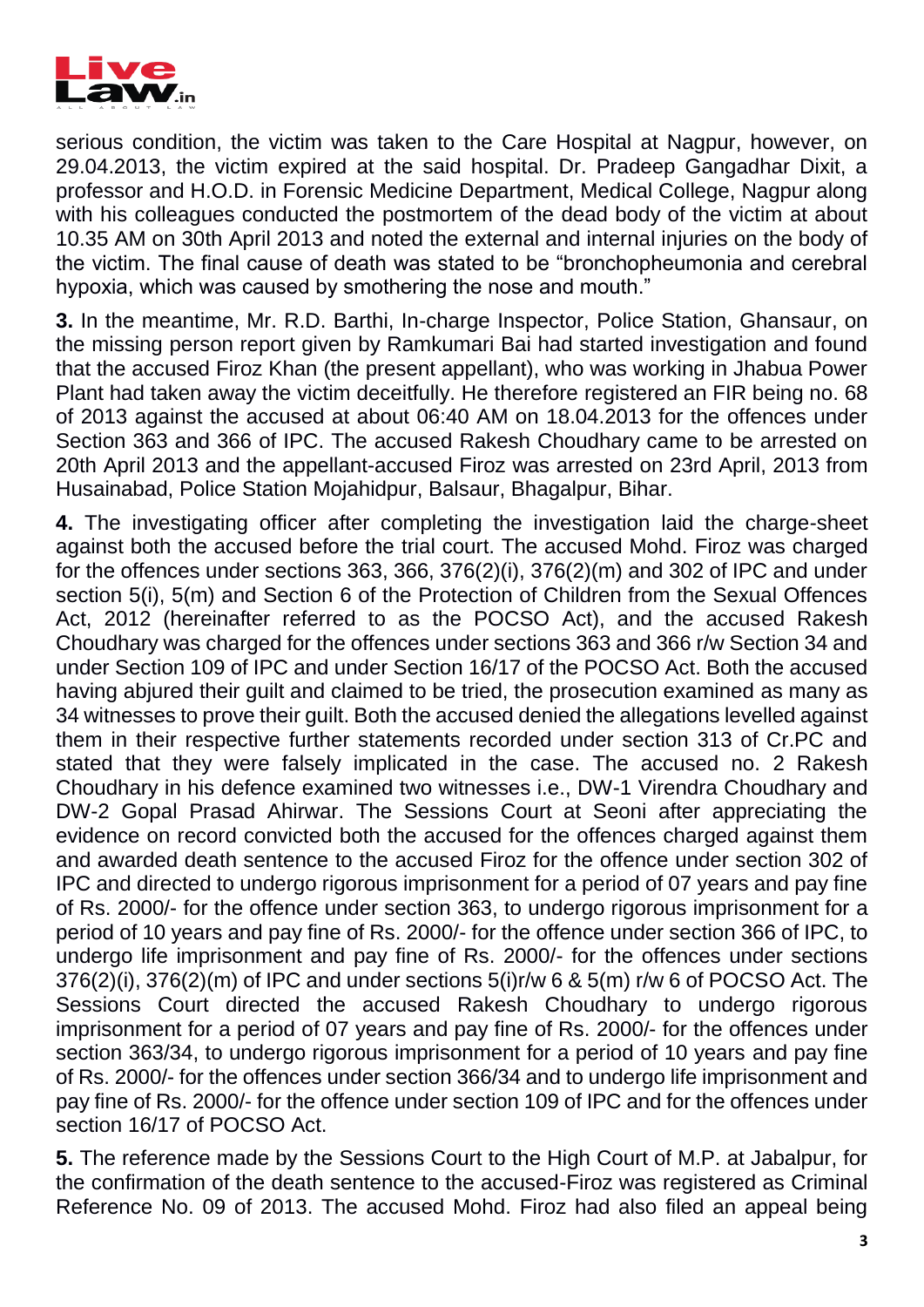

Criminal Appeal No. 2920 of 2013 and the accused Rakesh Choudhary had filed an appeal being Criminal Appeal No. 3132 of 2013 before the High Court. The High Court vide the impugned common judgement and order dated 15.07.2014 allowed the Criminal Appeal No. 3132 of 2013 filed by the accused Rakesh Choudhary and acquitted him from the charges levelled against him, however, dismissed the Criminal Appeal No. 2920 of 2013 filed by the accused Mohd. Firoz and confirmed the death sentence awarded to him. Being aggrieved by the same, the appellant has preferred the present appeal before this Court.

#### **Evidence: -**

**6.** In order to prove the guilt of the accused, the prosecution had examined three sets of witnesses. In the first set, the relatives and acquaintances of the informant- Ramkumari, mother of the victim, were examined. The informant Ramkumari deposed *inter alia* that on 17th April, 2013 at about 7.00 p.m., when she came home after finishing her work, she saw that one person (the accused-Firoz Khan) was sitting on a chair in the courtyard of her house and Rakesh Choudhary (the other accused) was sitting on the platform of the courtyard. According to her, Rakesh Choudhary was telling her mother Himmabai that "Amma Bhaijaan will sleep here", however, her mother refused. After the said conservation, she did not know where the said Choudhary had gone but Bhaijaan (Firoz) kept sitting on the chair. At that time, her daughters Pooja, Madhu, her brother's son-Ramkishan and her sister's son Nilesh all were playing in the courtyard. She went inside the house and after some time when she came out, she saw that her daughter Pooja and her brother's son Ramkishan were not in the courtyard, and the said Firoz Bhaijaan was also not seen. She therefore started searching Pooja and Ramkishan, and she saw Ramkishan coming with bananas in a polythene bag. On being inquired by her as to where Pooja was, Ramkishan told her that Bhaijaan had taken Pooja along with him. She thereafter continued to search Pooja but could not find her. She, therefore, along with her sister Jyoti went to the Police Station, Ghansaur to lodge the report. The said report of missing person was lodged at about 20:35 at the police station, Ghansaur, (Exhibit P-1). She further deposed before the Court that on the next day, the persons who go out to defecate in open came to her house and told her brother Shyam that one girl was lying unconscious in the field. Her brother, therefore, went to the field and found that the victim was lying unconscious there and blood was oozing from her nose and genital organs. Thereafter, she alongwith her mother Himmabai and her brother Shyam took her daughter Pooja to the police station and then to the Ghansaur Hospital however Pooja remained unconscious. Her daughter, thereafter, was taken to the Medical College, Jabalpur, from Ghansaur Hospital and then to Nagpur by air for treatment, where she was admitted in the Care Hospital. Her daughter was treated for about 08 days in the said hospital and she died on 29th April, 2013. She further deposed that the doctors of all the places like Ghansaur, Jabalpur and Nagpur, where her daughter had undergone the treatment had told that a rape was committed on her and that an attempt was made to murder her by strangulating her neck. After her death, the Nagpur police had registered a report (Exhibit P-2). During the course of her deposition, she had identified the accused-Firoz present in the Court and stated that he was the same Bhaijaan. She also stated that the said Firoz had raped Pooja and inflicted injuries which caused her death.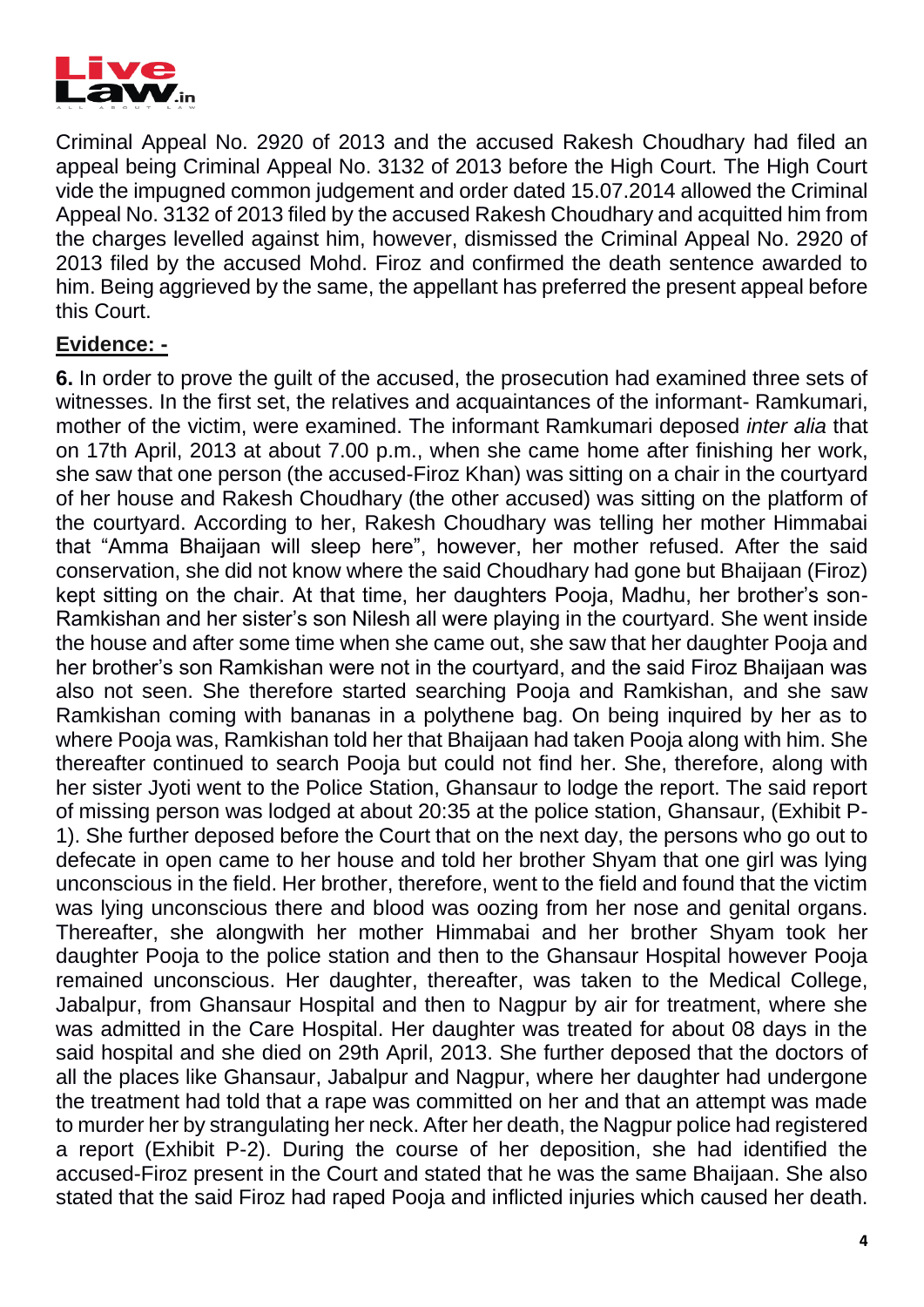

The said version of PW-1 Ramkumari was fully supported by the witnesses PW-2 Madhu Yadav who happened to be the sister of the deceased, PW-6 Himmabai who happened to be the grandmother of the deceased and mother of Ramkumari, PW-7 Preeti Yadav who happened to be the younger sister of Ramkumari. They had stated to be present in the house when both the accused Rakesh and Firoz had come to the house of Ramkumari.

**7.** The prosecution, in order to prove that the victim was last seen together with the accused-Firoz had examined PW-31 Ramkishan Yadav. The said Ramkishan aged about four years happened to be the son of PW-5 Shyam Yadav i.e., brother of Ramkumari. Ramkishan deposed before the Court *inter alia* that Firozbhai had come to their home and then had taken him and Pooja to a fruit shop. Firozbhai had given him three bananas and biscuits and thereafter asked him to go home, however, had taken Pooja with him. Identifying the accused-Firoz sitting in the Court, Ramkishan had stated that he was Firoz Bhaijaan who had taken her sister Pooja with him and thereafter Pooja was found dead. He specifically denied in the cross-examination that after Firoz Bhaijaan gave bananas and biscuits to him, Pooja also came along with him.

**8.** PW-4 Nitin Namdev was the fruit seller. He deposed that on 17.04.2013 at about 7.00 pm, one person wearing a white shirt and black full pant had come with one girl and a boy, both aged about four years, and had purchased six bananas from his shop for Rs.20/-. He also identified the accused-Firoz sitting in the Court and stated that he had come to his shop. He further stated that the said person had given three bananas to the boy and asked him to go home and had taken the four years old girl with him, and then had gone towards the crossing. On the next day he came to know that a person named Firoz working in the Power Plant had committed rape on the girl and had killed her, and that he was the same person who had bought bananas from his shop. In the crossexamination, he had stated that after some days of the incident, the Tehsildar had asked him to come to a school, where he had identified the accused Firoz.

**9.** PW-5 Shyam Yadav who happened to be the brother of Ramkumari and maternal uncle of the victim, had stated that he was not staying with his mother and sister, however, on the day, when the victim was found missing, he had stayed back with them. On the next day morning, the Village Kotwar Santosh Das had come and informed him that a girl was lying in the field of Badri Yadav. He therefore went to the field along with the Kotwar and saw that the girl-Pooja was lying unconscious and blood was oozing from her nostrils. He also saw her underwear, skins of bananas and some money lying near her body. He took Pooja first to the police station Ghansaur and from there took her to the Ghansaur Hospital for treatment. According to him, since her condition was very critical, she was taken to the Hospital at Jabalpur and thereafter to the hospital at Nagpur for treatment, however, she died there.

**10.** In the second set of witnesses, the prosecution had examined the doctors who had treated the victim. PW-17 Dr. Bharti Sonkeshariya, the Medical Officer at the Community Health Center, Ghansaur had examined the victim at about 7.30 a.m on 18.04.2013. She had stated that the patient was unconscious, and blood was oozing from her nose and also from her vagina. As her condition was very critical, she was referred to the Medical College, Jabalpur. Her Medical Report was marked as Exhibit P-36. PW-20 Dr. Bharti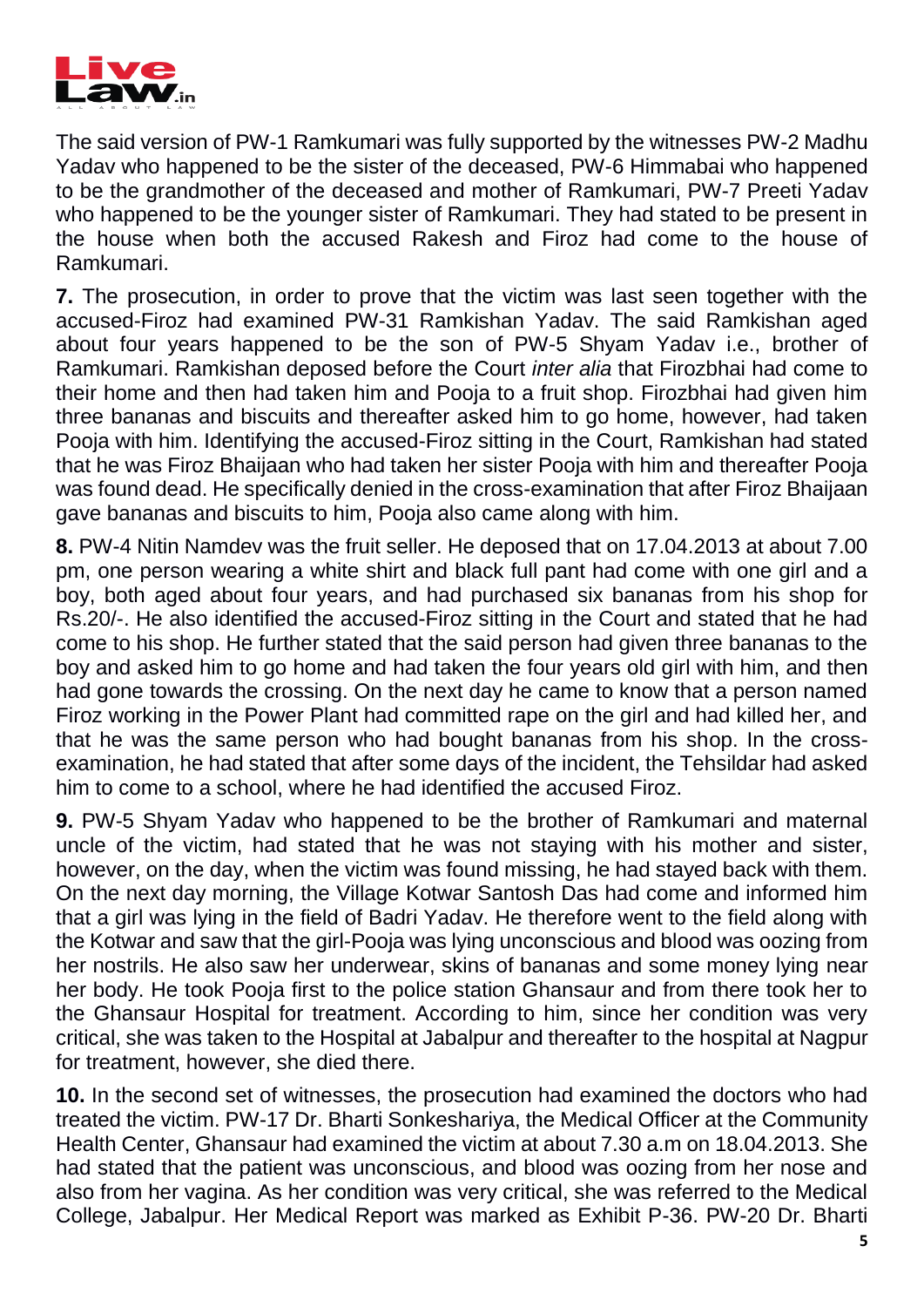

Sahu, Assistant Professor at Medical College, Jabalpur had stated that on 18.04.2013 at about 9.30 a.m. one girl named Pooja was brought for treatment by the police constable Dilip Rajput of police station, Ghansaur and she had found that Pooja was unconscious and was having seizures. After referring to the injuries, she had opined in the medical report (Exhibit P-40) that the victim's hymen was found ruptured due to sexual intercourse and that a rape was committed on her. PW-21 Dr. Hemant, a Private Medical Practitioner (Pediatrician) at Jabalpur Hospital, Jabalpur had also examined Pooja and carried out C.T. Scan. He had found swelling in her brain. She was kept on the ventilator, but her condition was very critical and, therefore, she was shifted to Nagpur.

**11.** PW-29 Dr. Deepak Ramratan Goyal, Pediatric Surgeon at the Care Hospital, Nagpur had deposed that on 20th April, 2013 at about 11.00 p.m. Kumari Pooja Yadav was brought to the Hospital by air ambulance from Jabalpur Research Centre. The girl was unconscious and was kept on artificial respiration. She was immediately admitted in the Intensive Care Unit of Children. He had found swelling in her brain due to deficiency of oxygen, and several injuries on her vaginal area. According to him, in spite of all the efforts, the girl could not be saved and she died on 29th April, 2013 at about 7.45 P.M. In his opinion, the cause of death was "Hypoxic Ischemic Encephalopathy with vaginal injury with cardiorespiratory arrest" i.e., she died due to cardiorespiratory arrest due to deficiency of oxygen in the brain, due to pressing of mouth and neck and due to excessive injury in the genital organ. The medical report given by him was marked as Exhibit P-50.

**12.** The post-mortem of the victim was conducted by PW-24 Dr. Pradeep Gangadhar Dixit, Professor and H.O.D in Forensic Medicine Department, Medical College, Nagpur, on 30th April, 2013, along with his colleagues. He had recorded the following in the postmortem note (Exhibit P-44) -

*"1. The dead was wearing a shirt and Pajama of the Hospital. There were 8 teeth in upper portion and 10 temporary teeth on the lower portion of mouth. Right upper incisor tooth and left upper lateral incisor tooth were absent. Left upper central incisor tooth was loose with blue colored swollen gums of its surroundings.* 

*1. On examination of the external genitals, I had found that labia majora and labia minora contused, oedematous with blue discolouration. Superficial partially healed vulva laceration present at 6 "O" clock position of size 0.3 cm x 0.3 cm. Vaginal canal oedematous and hyperemic. Hymen torn at 3.6 and 7 O'clock position. Dilatation of hymenal opening. Urethral meatas oedematuous and bruised present.* 

*2. The following injuries were found on the body of deceased: -*

*1. Partially healed lacerated wound present over upper lip in midline involving mucosal area of size 0.2. cm x 0.2 cm muscle deep surrounding area contused, bluish.* 

*2. Partially healed lacerated wound present over lower lip in midline involving mucosal area of size 0.2 x 0.2 cm muscle deep surrounding area contused, bluish.* 

*3. Abrasion present over lateral aspect of neck on right side, 3 cm below tip of right mastoid bone of seize 2 cm x 2 cm dark brown.* 

*4. Abrasion present 2 cm below of injury no. 3 of size 2 cm x 0.3 cm.* 

*5. Abrasion present over area overlying right submandibular region of size 0.3 cm x 0.3 cm.* 

*6. Abrasion present over nape of neck on right side at the level of C-7 vertebra of size 0.4 cm x 0.4 cm.*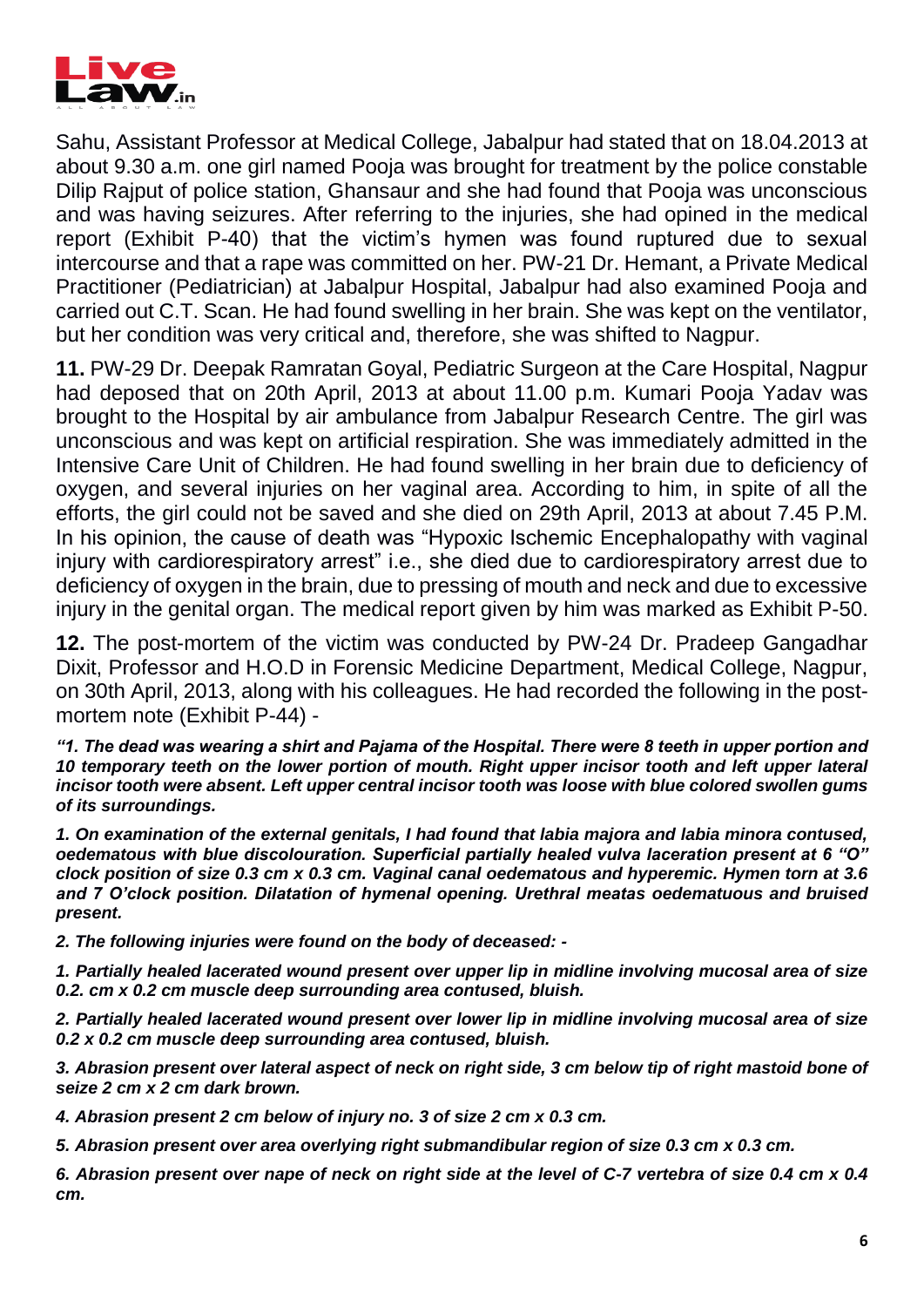

*7. Abrasion present over right intra scapular region of size 0.2 cm x 0.2 cm.* 

*8. Abrasion present over left scapular region of size 1.5 cm x 0.5 cm.* 

*9. Multiple abrasions present over lower portion of stomach at right side of size varying from 0.3 cm x 0.2 cm to 0.2. cm x 0.1 cm.* 

*10. Multiple linear abrasions present over posterior aspect of left thigh, middle 1/3rd part over an area of size 4 cm x 3 cm of size varying from 4 cm x 0.2 cm to 3 cm x 0.1 cm.* 

*11. Tracheotomy wound present over anterior aspect of neck with stiches in situ which is done for ventilator.* 

*12. A hole over right side of next which is made to assess the central venous pressure.* 

*13. Puncture marks present over both elbow of hands, upper portion of right wrist, dorsum of right hand and both legs for administering I.V. fluids.* 

*14. On conducting internal examination of the body, I had found the following: -*

*1. Symptoms of pneumonia were found in her right lung. Blood clotted over internal muscles of the neck. All the organs were found congested. Brain was found edematous."* 

**13.** The said doctor had deposed that all the injuries found on the body were ante-mortem and the opinion regarding the cause of death was kept reserved. Thereafter, on 15.05.2013, the histopathology report (Exhibit P-46) was received from the Pathology Department, Medical College, Nagpur, in which the final cause of death reported was "bronchopneumonia and cerebral hypoxia, which was caused by smothering the nose and mouth."

**14.** The accused Firoz was medically examined by PW-18 Dr. Dipendra Sallame, the Medical Officer at C.H.C. Lakhnadon, District Seoni on 25.04.2021 and after his examination, he had opined that the accused Firoz was capable to do sexual intercourse. Doctor had prepared and sealed two semen slides of the semen of Mohd. Firoz and had also sealed a black coloured underwear of the said Firoz encircling a white spot, and had handed over the same to the said Constable. His examination report was exhibited as Exhibit P-39. PW-23 Dr. Vinod Dahayat, the Medical Officer at District Hospital, Seoni to whom the accused Firoz was brought on 04.05.2013, had taken his blood sample for the D.N.A. test. He had also attested the photograph of accused Firoz. The said Doctor had identified the accused Firoz sitting in the Court by stating that he was the same person whose blood sample was taken and whose photograph was attested by him.

**15.** PW-25 Dr. Pankaj Shrivastava, Scientific Officer at F.S.L., Sagar had received the Articles relating to the present case through the letter dated 21.04.2013 of the Superintendent of Police, Seoni brought by the Constable, Police Station Ghansaur on 24.04.2013, and through the letter dated 04.05.2013 of Superintendent of Police Station, Seoni brought by the Constable, Police Station Ghansaur on 06.05.2013 for conducting the D.N.A. test. He had stated that at the time of examination, all the Articles were found in sealed condition and the seals were found intact. He had also stated about the method used by him to obtain the D.N.A. from the received Articles and also about the opinion (Exhibit P-47) given by him on the basis of D.N.A. examination. He had opined as under -

*"(i)Identical female D.N.A. profile was obtained from the source frock and vaginal smear slide of Pooja Yadav (Article "A"), frock and swab (Article "F") and blood sample (Article "G").*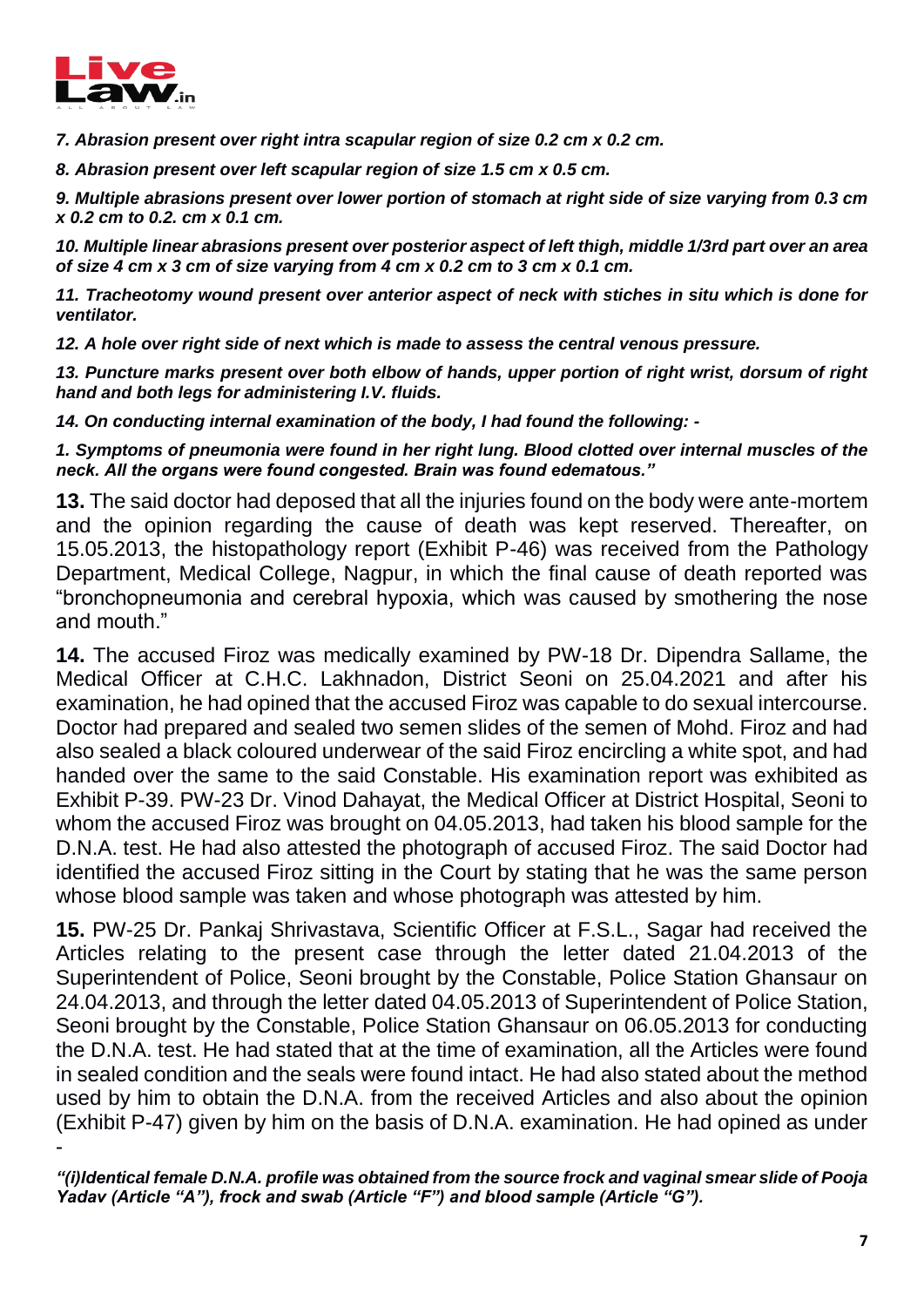

#### *(ii)The D.N.A. profile obtained from the hair (Article "B") found from the place of incident and D.N.A profile obtained from the source blood sample (Article "I") of the accused Firoz is identical, which confirms this fact that these hair strands are of the accused Firoz."*

**16.** The last set of witnesses examined by the prosecution comprised of the Police Witnesses, panch Witnesses and the Tehsildar who had conducted the T.I. Parade. PW-13 Mohammad Sultan was the Assistant Sub Inspector at the Police Station, Ghansaur. He alongwith the DSP R.N. Parteti had found the hair strands and skins of bananas in the field and had sealed them as per the seizure memo (Exhibit P-10) dated 20.04.2013. He had also stated that on 21.04.2013, he had received from the Constable Dilip, a sealed yellow envelope containing a Frock and vaginal slides of the deceased in presence of the witnesses and had prepared the Seizure Memo (Exhibit P-29). PW-15 Head Constable Niyaz Ahmad at Police Station Ghansaur had registered the missing person report at Sanha no. 747 as stated by Smt. Ramkumari Yadav on 17.04.2013 at 20:35.

**17.** PW-30 S. Ram Maravi, the Sub Inspector, In-charge Police Station at Police Station Kindrai, District Seoni (M.P.) was part of the team constituted by the Superintendent of Police, Seoni for search and arrest of the accused Firoz. According to this witness, he alongwith others had gone to Bhagalpur, Bihar and after collecting the call details of the accused, his location was found out with the cooperation of the local police of Bhagalpur. The accused Firoz was arrested from a place near a mosque situated near the house of his aunt on 23.04.2013, and was brought back after obtaining the transit remand from the concerned Court at Bhagalpur as per the order at Exhibit P-50.

**18.** PW-33 In-charge Police Station, Ghansaur Mr. R.D. Barthi had conducted the investigation of the Missing Person Case No. 10/13, and during the course of investigation, it was found that the alleged offences were committed by the accused-Firoz. He therefore had registered the Crime No. 68/13 for the offence under Section 363, 366 of I.P.C. (Exhibit P-60) against the accused. He had stated about the investigation carried out by him and about the arrest of the accused Rakesh Choudhary. The D.S.P. Mr. R.N. Parteti who had carried out the further investigation was examined as PW-34. He had deposed about the details of investigation carried out by him till the chargesheet was filed in the case. PW-16 Tehsildar at Seoni Mr. Sudhir Jain had conducted the identification parade of the accused-Mohd. Firoz. According to him, the witnesses Smt. Ramkumari, Preeti Yadav, Nitin Namdev and Himmabai had identified the accused during the course of the T.I. Parade.

**19.** Significantly the accused-Firoz in his further statement recorded under Section 313 of Cr.P.C. had admitted about his visit to the house of the victim along with the other accused Rakesh Choudhary for making an inquiry about Shyam. The accused had also admitted having told the mother of Shyam that he (accused) had come from Gorakhpur and was staying in the house of Dassi Yadav. The accused also admitted about his arrest as per the arrest memo Exhibit P-54 and about he having been brought to Ghansaur after obtaining the transit remand from the Chief Judicial Magistrate, Bhagalpur. The other accused-Rakesh Choudhary, (who has been acquitted by the High Court), in his further statement had admitted to the extent that he had gone along with the accused-Firoz to the house of Ramkumari, however, according to him after showing the house to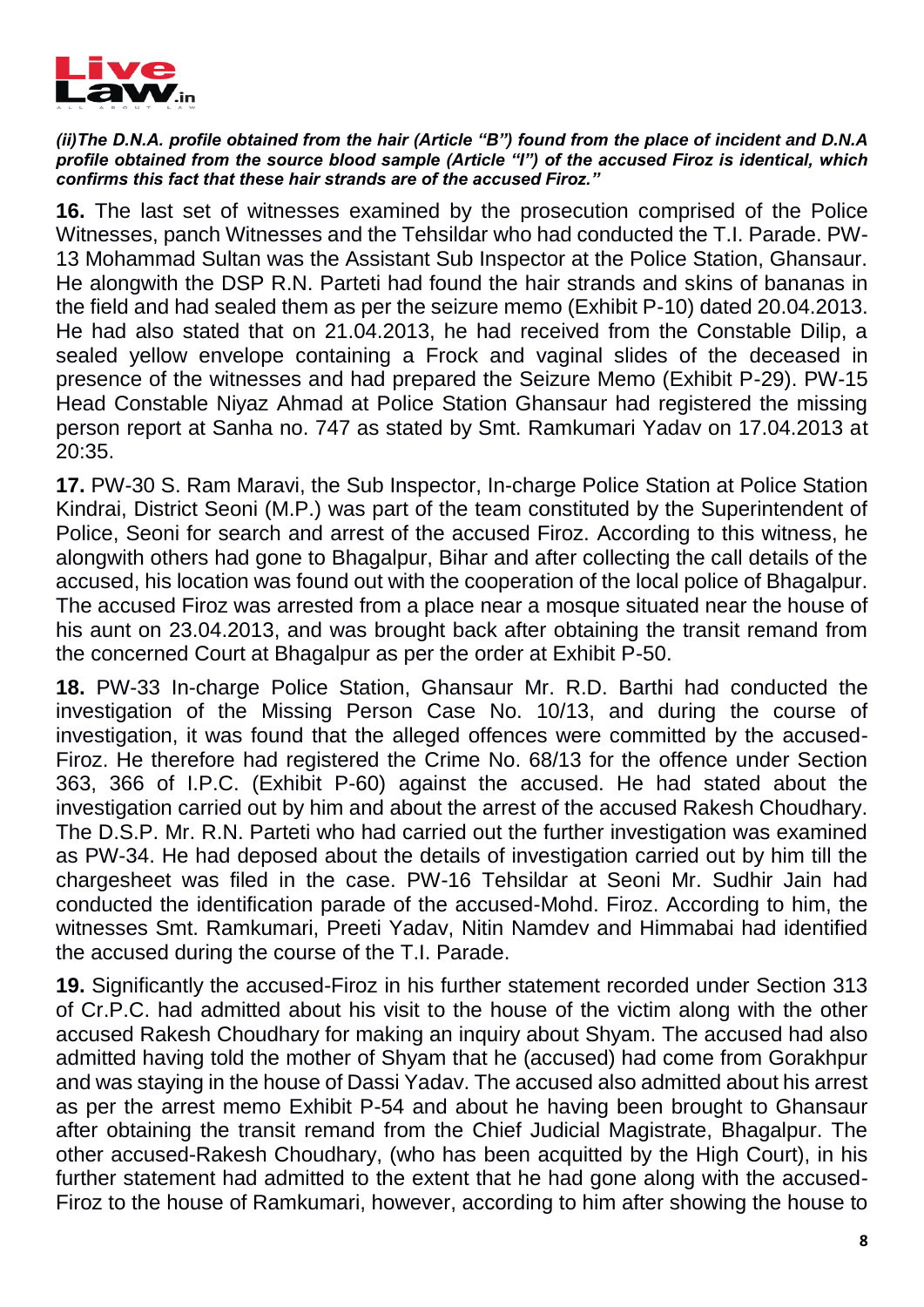

the accused Firoz, he had left the house. He in support of his defence had examined two witnesses i.e., D.W-1 Virendra Choudhary who was residing adjacent to his house and DW-2 Gopal Prasad Ahirwar who had a footwear shop situated adjacent to the footwear shop of Virendra Choudhary. The Court is not required to deal in detail with the said evidence adduced on behalf of the accused-Rakesh, as he has already been acquitted by the High Court. His acquittal having not been challenged by the prosecution before this Court, the same has attained finality.

#### **Submissions:**

**20.** Learned Senior Counsel Mr. B.H. Marlapalle, appearing for the accused-appellant appointed through the Supreme Court Legal Services Committee, while fairly not disputing the visit of the appellant-accused at the house of the victim on the date and time as per the case of the prosecution and also not disputing the medical reports of the victim, tried to highlight certain discrepancies appearing in the evidence of the witnesses examined by the prosecution. Placing reliance upon the decision of this Court in the case of *Masalti vs. State of U. P. AIR 1965 SC 202* he submitted that while appreciating the evidence of the partisan and interested witnesses, the Court should be very careful in weighing such evidence. He also relied upon various decisions of this Court to substantiate his submission that the case of the prosecution being dependent on the circumstantial evidence alone, the entire chain was required to be proved beyond reasonable doubt by leading cogent evidence, which the prosecution had failed to prove. The trial court had also failed to bring to the knowledge of the accused the clear questions with regard to the incriminating evidence against the accused. The "last seen theory" as propounded by the prosecution was also not proved which could connect the accused with alleged crime. Merely because the accused had admitted his visit at the place of the victim, no inference could be drawn against the accused that he had committed the alleged crime of rape and murder. Invoking the provisions of Section 313 of Cr.P.C. he submitted that the said provisions must be observed faithfully and fairly. The attention of the accused should be drawn to the specific points in the charge and in the evidence on which the prosecution claims that the case is made out against him so that he may be able to give such explanation as he may desire to give.

In this regard, Mr. B.H. Marlapalle has placed reliance on the observations made by this Court in the case of *Ajay Singh vs. State of Maharashtra, (2007) 12 SCC 341.* Mr. Marlapalle also submitted that there was a great media pressure on the investigating agency when the incident occurred and, therefore, the investigating officer without carrying out an in-depth investigation hurriedly submitted the charge-sheet against the accused. Since no advocate was ready to appear for the accused, the trial court had appointed a common advocate for both the accused from the legal service committee, however no fair trial was conducted. The purpose of the criminal trial is to conduct fair and impartial trial without being influenced by the extraneous consideration. In this regard, he has placed reliance on the decisions of this Court in the case of *K. Anbazhagan vs. The superintendent of Police & Ors; (2004) 3 SCC 767* and in the case of *Zahira Habibullah Sheikh & Anr. Vs. State of Gujarat & Ors; (2006) 3 SCC 374.*

**21.** Per contra, the learned Advocate Mr. P.V. Yogeswaran, appearing for the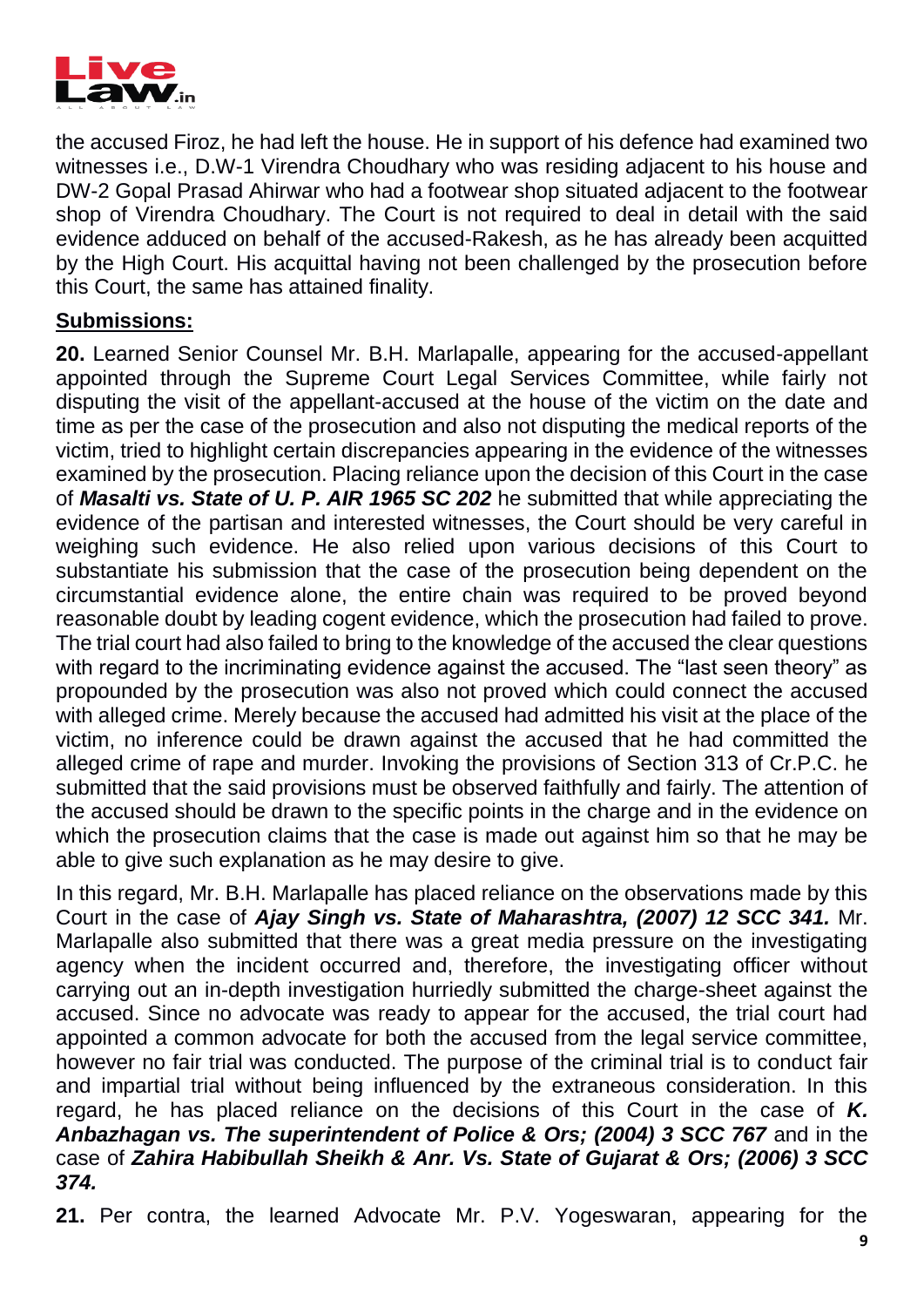

respondent-State vehemently submitted that this was one of the heinous and despicable crimes committed by the appellant-accused. The trial court and the High Court having relied upon the cogent evidence adduced by the prosecution and convicted the appellant, this Court may not re-appreciate the evidence which has already been properly appreciated by the said two courts. According to him, the appellant-accused by admitting his visit at the house of the victim along with Rakesh Chaudhary, admitting his arrest as per the case of the prosecution and by not disputing the medical reports of the victim had relieved, half of the burden of the prosecution to prove the allegations against him. He further submitted that every minor contradiction or discrepancies in the evidence of the witnesses cannot be termed as major contradictions requiring the court to throw the evidence of prosecution overboard. It was duly proved that the victim was lastly seen in the company of the accused and it was within special knowledge of the accused as to what happened to the victim after he took her with him from the shop of fruit vendor. The time gap between the victim being lastly seen with the accused and the time when she was found unconscious in the field was so proximate an inference was required to be drawn that it was the accused alone who had committed the alleged crime. Lastly, he submitted that the grievance of mis-trial or trial having not been conducted in fair manner, was not taken by the appellant-accused either during the course of the trial before the trial Court or even before the appellate stage, and the same is sought to be raised for the first time before this Court which should not be entertained.

## **Analysis and Findings:-**

**22.** It is true that the entire case of the prosecution rested on the circumstantial evidence, inasmuch as though certain facts were admitted by the appellant-accused in his further statement under section 313 of Cr.P.C., like his visit to the house of the victim on the previous evening of the alleged incident, and he having been arrested and brought back from Bhagalpur, Bihar, as per the transit remand granted by the concerned court, there was no eye witness to the alleged incident. The law with regard to the appreciation of evidence when the case of the prosecution hinges on the circumstantial evidence is very well settled. The five golden principles laid down by this Court in the case of *Sharad*  **Birdhichand Sarda vs. State of Mahashtra, 1984 (4) SCC 116** and followed in catena of decisions, are worth reproducing:-

*"153. A close analysis of this decision would show that the following conditions must be fulfilled before a case against an accused can be said to be fully established:* 

*(1) the circumstances from which the conclusion of guilt is to be drawn should be fully established.* 

*It may be noted here that this Court indicated that the circumstances concerned "must or should" and not "may be" established. There is not only a grammatical but a legal distinction between "may be proved" and "must be or should be proved" as was held by this Court in Shivaji Sahabrao Bobade v. State of Maharashtra [(1973) 2 SCC 793 : 1973 SCC (Cri) 1033 : 1973 Crl LJ 1783] where the observations were made.* 

*Certainly, it is a primary principle that the accused must be and not merely may be guilty before a court can convict and the mental distance between 'may be' and 'must be' is long and divides vague conjectures from sure conclusions.* 

*(2) the facts so established should be consistent only with the hypothesis of the guilt of the accused, that is to say, they should not be explainable on any other hypothesis except that the accused is guilty,*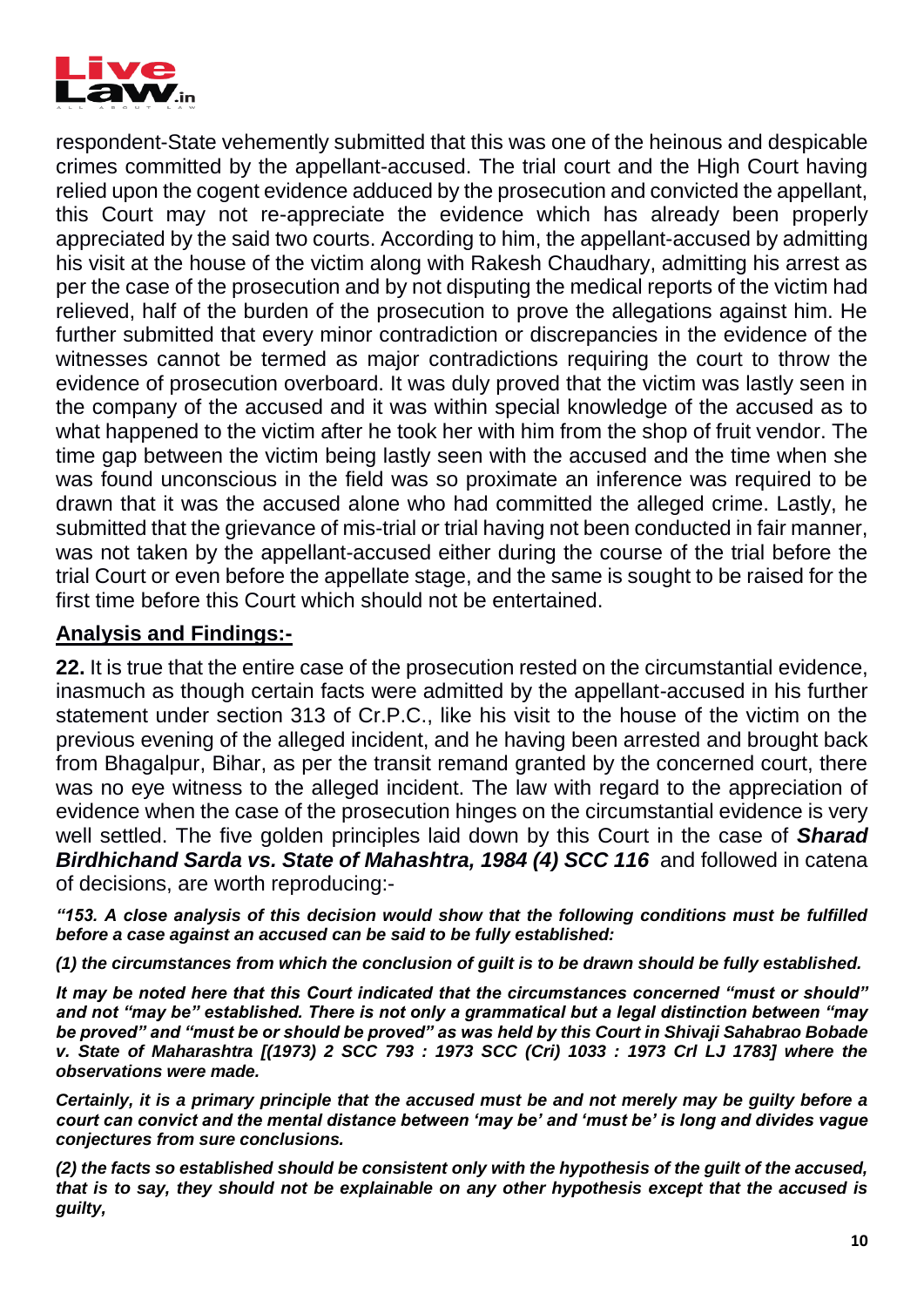

*(3) the circumstances should be of a conclusive nature and tendency,*

*(4) they should exclude every possible hypothesis except the one to be proved, and* 

*(5) there must be a chain of evidence so complete as not to leave any reasonable ground for the conclusion consistent with the innocence of the accused and must show that in all human probability the act must have been done by the accused."* 

**23.** Keeping in mind the above set of principles, let us examine whether the prosecution had proved beyond reasonable doubt, the entire chain of circumstances, not leaving any link missing for the accused to escape from the clutches of law. The first and foremost circumstance regarding the visit of the present appellant along with Rakesh Chaudhary on the date and time as alleged was very crucial and that was admitted by the appellant. By such admission, even his identity had stood proved. There cannot be gainsaying that no conviction could be based on the statement of the accused recorded under section 313 of the Cr.P.C. and the prosecution has to prove the guilt of the accused by leading independent and cogent evidence, nonetheless it is equally settled proposition of law that when the accused makes inculpatory and exculpatory statements, the inculpatory part of the statement can be taken aid of to lend credence to the case of prosecution. This Court while dealing with the issue of inculpatory and exculpatory statements of the accused made under Section 313 Cr.P.C. has made very apt observations in case of *Mohan Singh vs. Prem Singh & Anr; (2002) 10 SCC 236-*

*"27. The statement made in defence by the accused under Section 313 CrPC can certainly be taken aid of to lend credence to the evidence led by the prosecution, but only a part of such statement under Section 313 of the Code of Criminal Procedure cannot be made the sole basis of his conviction. The law on the subject is almost settled that statement under Section 313 CrPC of the accused can either be relied in whole or in part. It may also be possible to rely on the inculpatory part of his statement if the exculpatory part is found to be false on the basis of the evidence led by the prosecution. See Nishi Kant Jha v. State of Bihar [(1969) 1 SCC 347 : AIR 1969 SC 422] : (SCC pp. 357- 58, para 23)* 

*"23. In this case the exculpatory part of the statement in Exhibit 6 is not only inherently improbable but is contradicted by the other evidence. According to this statement, the injury which the appellant received was caused by the appellant's attempt to catch hold of the hand of Lal Mohan Sharma to prevent the attack on the victim. This was contradicted by the statement of the accused himself under Section 342 CrPC to the effect that he had received the injury in a scuffle with a herdsman. The injury found on his body when he was examined by the doctor on 13-10-1961 negatives both these versions. Neither of these versions accounts for the profuse bleeding which led to his washing his clothes and having a bath in River Patro, the amount of bleeding and the washing of the bloodstains being so considerable as to attract the attention of Ram Kishore Pandey, PW 17 and asking him about the cause thereof. The bleeding was not a simple one as his clothes all got stained with blood as also his books, his exercise book and his belt and shoes. More than that the knife which was discovered on his person was found to have been stained with blood according to the report of the Chemical Examiner. According to the post-mortem report this knife could have been the cause of the injuries on the victim. In circumstances like these there being enough evidence to reject the exculpatory part of the statement of the appellant in Exhibit 6 the High Court had acted rightly in accepting the inculpatory part and piercing the same with the other evidence to come to the conclusion that the appellant was the person responsible for the crime."* 

28….

29….

*"30. The statement of the accused under Section 313 CrPC is not a substantive piece of evidence. It can be used for appreciating evidence led by the prosecution to accept or reject it. It is, however, not a substitute for the evidence of the prosecution. As held in the case of Nishi Kant [(1969) 1 SCC 347*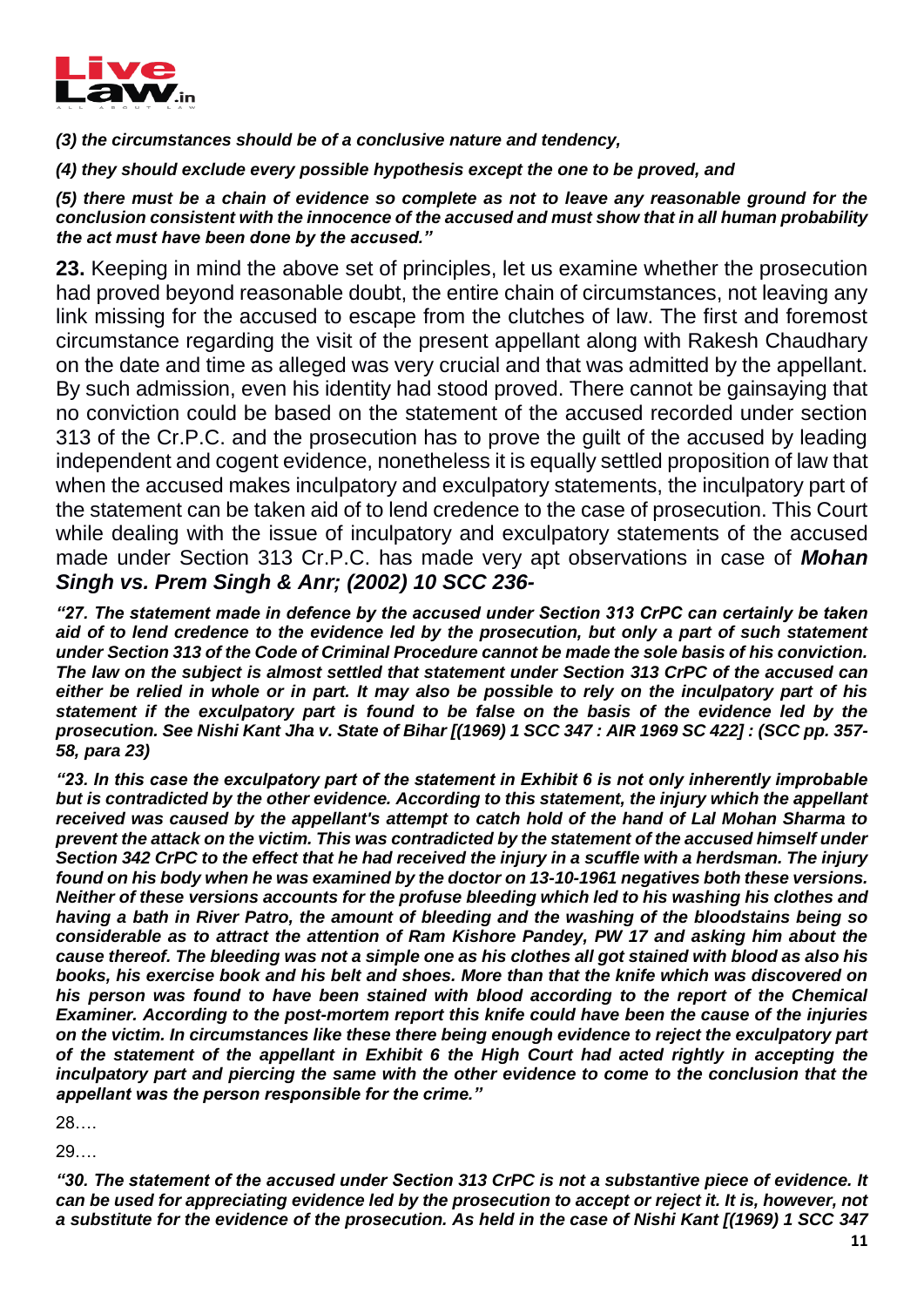

*: AIR 1969 SC 422] by this Court, if the exculpatory part of his statement is found to be false and the evidence led by the prosecution is reliable, the inculpatory part of his statement can be taken aid of to lend assurance to the evidence of the prosecution. If the prosecution evidence does not inspire confidence to sustain the conviction of the accused, the inculpatory part of his statement under Section 313 CrPC cannot be made the sole basis of his conviction."* 

**24.** In the instant case also, though the conviction of the appellant-accused could not be made merely on his admission of the circumstance of his visit to the house of the informant on the previous day evening of the fateful day, such admission could certainly be taken aid of to lend assurance to the evidence of the prosecution.

**25.** The next and most important circumstance was with regard to the theory of "last seen together" propounded by the prosecution. In this regard, if the version of the witnesses examined by the prosecution, more particularly of PW-1 Ramkumari i.e. the mother of the victim, PW-6 Himmabai i.e. the grandmother of the victim, PW-7 Preeti Yadav i.e. the aunt of the victim and PW-31 Ram Kishan are closely appreciated, there remains no shadow of doubt that it was duly proved that after Himmabai refused Rakesh Chaudhary to permit the appellant-accused to stay at their house, Rakesh Chaudhary had left the house, but the appellant continued to sit in the courtyard of the house of the informant-Ramkumari. It was also proved that at that time the victim along with her cousins was playing in the said courtyard, and after sometime the appellant-accused, victim and Ram Kishan were not seen at the courtyard. According to Ramkumari, the mother of the victim, when she was searching for her daughter, she saw that Ram Kishan was coming with a polythene bag containing bananas, and Ram Kishan told her that the said bananas were given by Bhaijaan i.e., the appellant, and that he (i.e. Bhaijaan) had taken the victim along with him. The said Ram Kishan examined as PW-31, though a young boy, had fully corroborated the said version of Ram Kumari, in his deposition before the Court. The fruit vendor, Nitin Namdev (PW-4), had also stated that the appellant along with two children had come to his shop to purchase the bananas and that he had given three bananas to Ram Kishan and asked him to leave home, and he had taken the victim with him. The evidence of these witnesses could not be disbelieved merely because they happened to be the relatives of the informant, as sought to be submitted by learned Senior Advocate Mr. Marlapalle for the appellant. Pertinently there was no concrete defence taken during the cross-examination of any of these witnesses examined by the prosecution. Some minor discrepancies in the evidence of the witnesses could not be said to be major contradictions to throw away the case of the prosecution overboard or disbelieve the prosecution. Nothing more could be expected from Ram Kishan who was aged about four years than what he had stated in his deposition, more particularly, when his testimony was found to be truthful and when the identity of the accused was not in dispute. Hence, it was also duly proved that the appellant-accused had taken the victim with him from the shop of fruit vendor Nitin Namdev in the evening hours of the alleged incident, which was a very strong circumstance proved against the accused.

**26.** Once the theory of "last seen together" was established, the accused was expected to offer some explanation as to under which circumstances, he had parted the company of the victim. It hardly needs to be reiterated that in the criminal jurisprudence, the entire burden of proving the guilt of the accused rests on the prosecution, nonetheless if the accused does not throw any light upon the facts which are proved to be within his special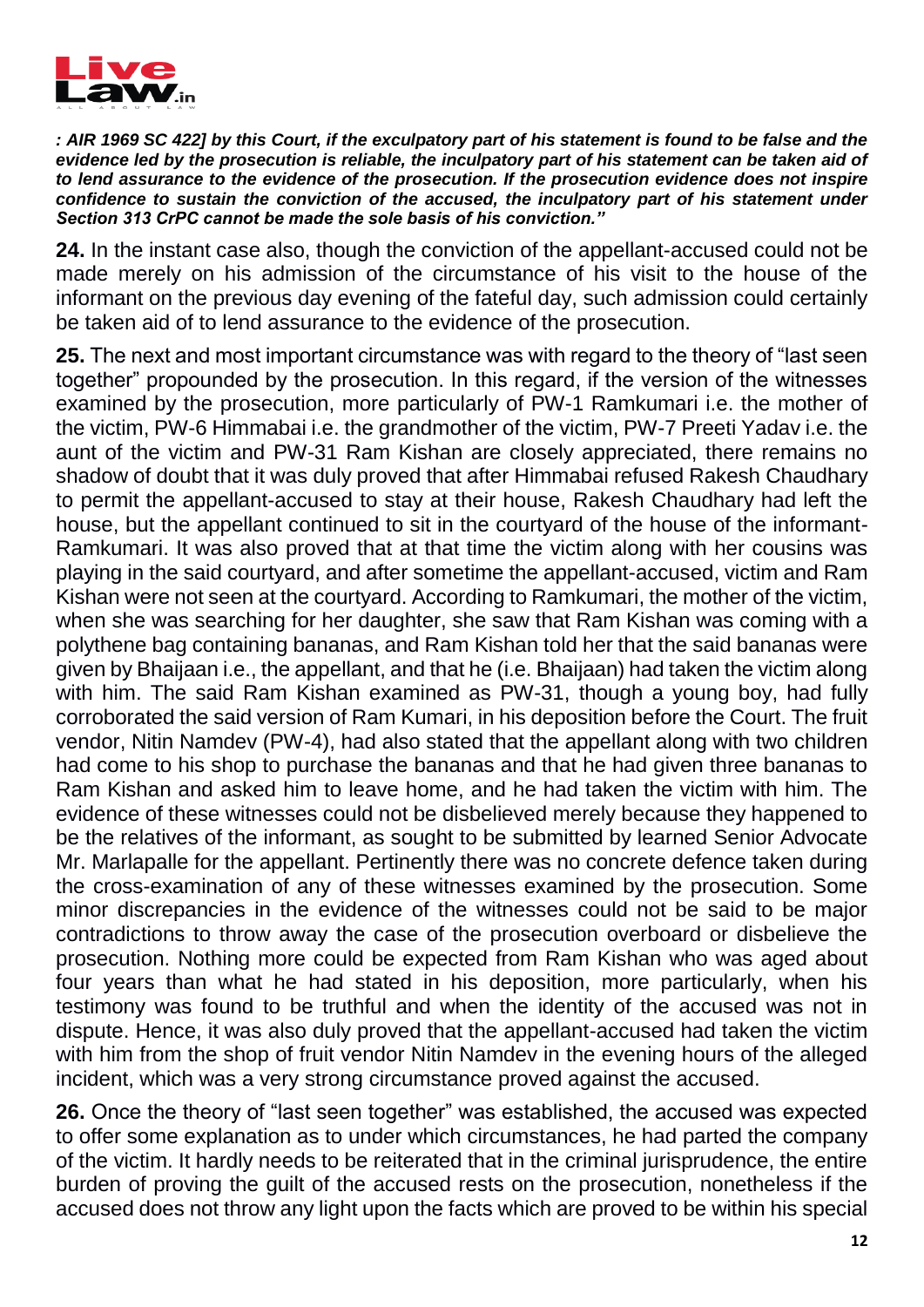

knowledge in view of Section 106 of the Evidence Act, such failure on the part of the accused may also provide an additional link in the chain of circumstances required to be proved against him. Of course, Section 106 of the Evidence Act does not shift the burden of the prosecution on the accused, nor requires the accused to furnish an explanation with regard to the facts which are especially within his knowledge, nonetheless furnishing or non-furnishing of the explanation by the accused would be a very crucial fact, when the theory of "last seen together" as propounded by the prosecution is proved against him, to know as to how and when the accused parted the company of the victim.

**27.** In case of *Rajender vs. State (NCT of Delhi), (2019) 10 SCC 623,* this Court has succinctly dealt with the doctrine of "last seen together" in the light of Section 106 of the Evidence Act. The relevant observations read as under:

*"12.2.4. Having observed so, it is crucial to note that the reasonableness of the explanation offered by the accused as to how and when he/she parted company with the deceased has a bearing on the effect of the last seen in a case. Section 106 of the Evidence Act, 1872 provides that the burden of proof for any fact that is especially within the knowledge of a person lies upon such person. Thus, if a person is last seen with the deceased, he must offer an explanation as to how and when he parted company with the deceased. In other words, he must furnish an explanation that appears to the court to be probable and satisfactory, and if he fails to offer such an explanation on the basis of facts within his special knowledge, the burden cast upon him under Section 106 is not discharged. Particularly in cases resting on circumstantial evidence, if the accused fails to offer a reasonable explanation in discharge of the burden placed on him, such failure by itself can provide an additional link in the chain of circumstances proved against him. This, however, does not mean that Section 106 shifts the burden of proof of a criminal trial on the accused. Such burden always rests on the prosecution. Section 106 only lays down the rule that when the accused does not throw any light upon facts which are specially within his/her knowledge and which cannot support any theory or hypothesis compatible with his innocence, the court can consider his failure to adduce an explanation as an additional link which completes the chain of incriminating circumstances."*

#### **28.** In *Satpal vs. State of Haryana, (2018) 6 SCC 610* this Court observed,

*"6. We have considered the respective submissions and the evidence on record. There is no eyewitness to the occurrence but only circumstances coupled with the fact of the deceased having been last seen with the appellant. Criminal jurisprudence and the plethora of judicial precedents leave little room for reconsideration of the basic principles for invocation of the last seen theory as a facet of circumstantial evidence. Succinctly stated, it may be a weak kind of evidence by itself to found conviction upon the same singularly. But when it is coupled with other circumstances such as the time when the deceased was last seen with the accused, and the recovery of the corpse being in very close proximity of time, the accused owes an explanation under Section 106 of the Evidence Act with regard to the circumstances under which death may have taken place. If the accused offers no explanation, or furnishes a wrong explanation, absconds, motive is established, and there is corroborative evidence available inter alia in the form of recovery or otherwise forming a chain of circumstances leading to the only inference for guilt of the accused, incompatible with any possible hypothesis of innocence, conviction can be based on the same. If there be any doubt or break in the link of chain of circumstances, the benefit of doubt must go to the accused. Each case will therefore have to be examined on its own facts for invocation of the doctrine."* 

#### **29.** Following the above ratio, in the case of *Surajdeo Mahto vs. The State of Bihar, (2021) 9 Scale 94,* it was held -

*"29. The case of the prosecution in the present case heavily banks upon the principle of 'Last seen theory'. Briefly put, the last seen theory is applied where the time interval between the point of when the Accused and the deceased were last seen together, and when the victim is found dead, is so small that the possibility of any other person other than the Accused being the perpetrator of crime*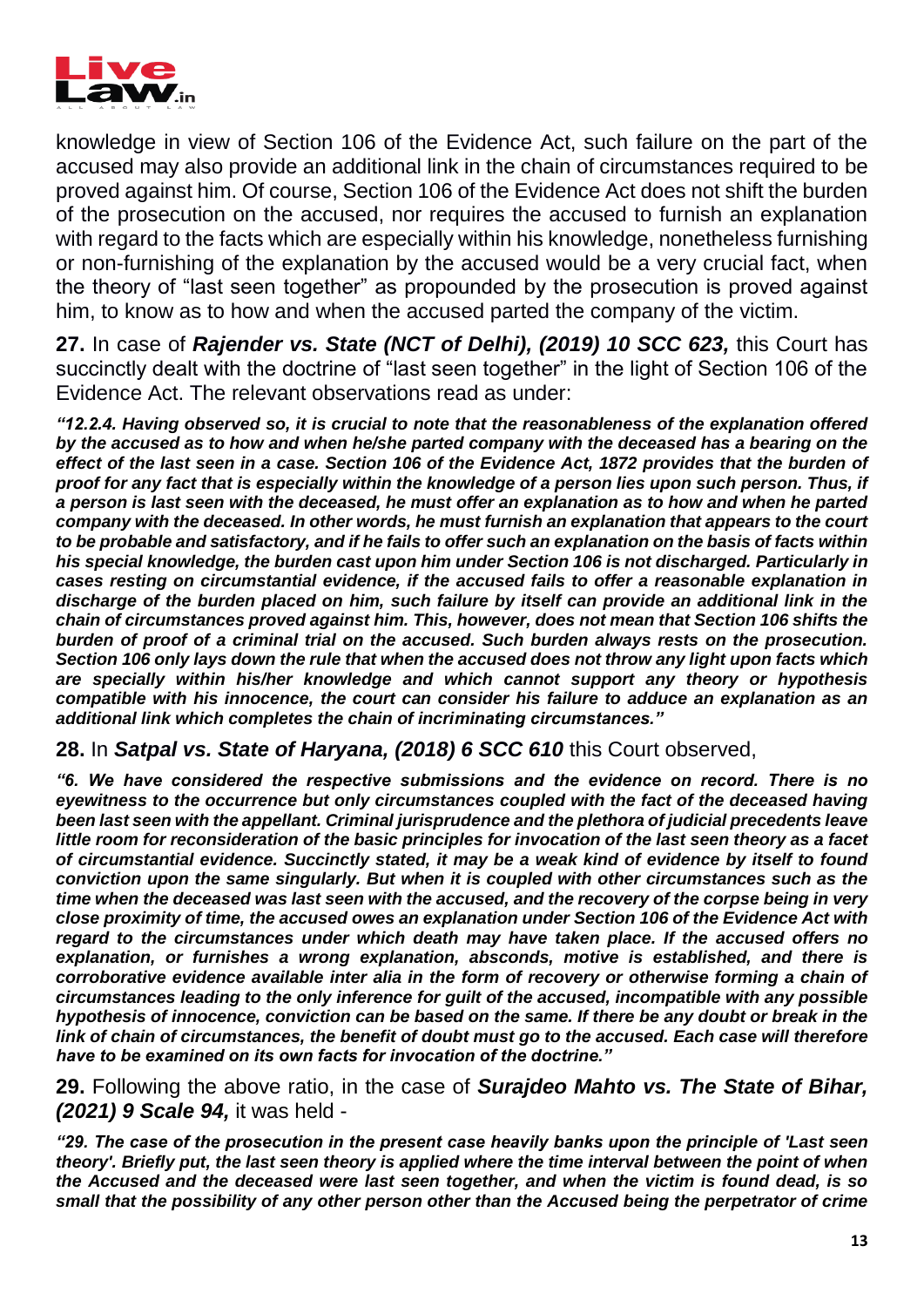

*becomes impossible. Elaborating on the principle of "last seen alive", a 3-judge bench of this Court in the case of Satpal v. State of Haryana (2018) 6 SCC 610, has, however, cautioned that unless the fact of last seen is corroborated by some other evidence, the fact that the deceased was last seen in the vicinity of the Accused, would by itself, only be a weak kind of evidence. The Court further held:* 

*...Succinctly stated, it may be a weak kind of evidence by itself to found conviction upon the same singularly. But when it is coupled with other circumstances such as the time when the deceased was*  last seen with the Accused, and the recovery of the corpse being in very close proximity of time, the *Accused owes an explanation under Section 106 of the Evidence Act with regard to the circumstances under which death may have taken place. If the Accused offers no explanation, or furnishes a wrong explanation, absconds, motive is established, and there is corroborative evidence available inter alia in the form of recovery or otherwise forming a chain of circumstances leading to the only inference for guilt of the Accused, incompatible with any possible hypothesis of innocence, conviction can be based on the same. If there be any doubt or break in the link of chain of circumstances, the benefit of doubt must go to the Accused. Each case will therefore have to be examined on its own facts for invocation of the doctrine.* 

*30. We may hasten to clarify that the fact of last seen should not be weighed in isolation or be segregated from the other evidence led by the prosecution. The last seen theory should rather be applied taking into account the case of the prosecution in its entirety. Hence, the Courts have to not only consider the factum of last seen, but also have to keep in mind the circumstances that preceded and followed from the point of the deceased being so last seen in the presence of the Accused."* 

**30.** In the instant case, though it was duly proved that the appellant-accused had taken the victim with him from the shop of fruit vendor, neither any explanation was offered by the appellant in his further statement under Section 313 of Cr.P.C. nor any concrete defence was taken during the course of the cross-examination of the witnesses. It is pertinent to note that after the alleged incident, he had run away to his native place at Bihar. Admittedly he was arrested therefrom and was brought back after obtaining the transit remand from the concerned court at Bhagalpur. The said conduct of the accused in absconding away also was a circumstance duly proved by the prosecution against him.

**31.** So far as the proximity of time is concerned, it is required to be noted that Ramkumari, the mother of the victim, on being informed by Ram Kishan (PW-31) that Bhaijaan i.e. the appellant had taken the victim with him , the said Ramkumari along with her mother Himmabai and others had immediately gone to the police station at Ghansaur to lodge a missing person report (Exhibit P-1). It is true that there was no direct allegation made by them against the appellant in the said report, however, at that point of time, the informant was not aware about the ill-intention of the appellant, and no such crime was reportedly committed. It was only when the victim, on the next day early morning, was found in the field of Badri Yadav lying unconscious, the FIR was registered against him. The victim was also immediately taken to the hospital at Ghansaur for her treatment, and thereafter, taken to the hospital at Jabalpur and Nagpur for better treatment as her health was deteriorating. As per the medical reports, she was raped and the injuries were found on the private parts of her body. She had remained unconscious all through out. She expired on 29th April, 2013 and the final cause of death reported was "bronchopneumonia and cerebral hypoxia which was caused by smothering the nose and mouth." Thus, the time gap between the victim being lastly seen with the appellant-accused and the time when she was found injured and unconscious in the field was hardly 12 hours. The said injuries had resulted into her death.

**32.** Thus, coupled with the other evidence, the prosecution had proved the close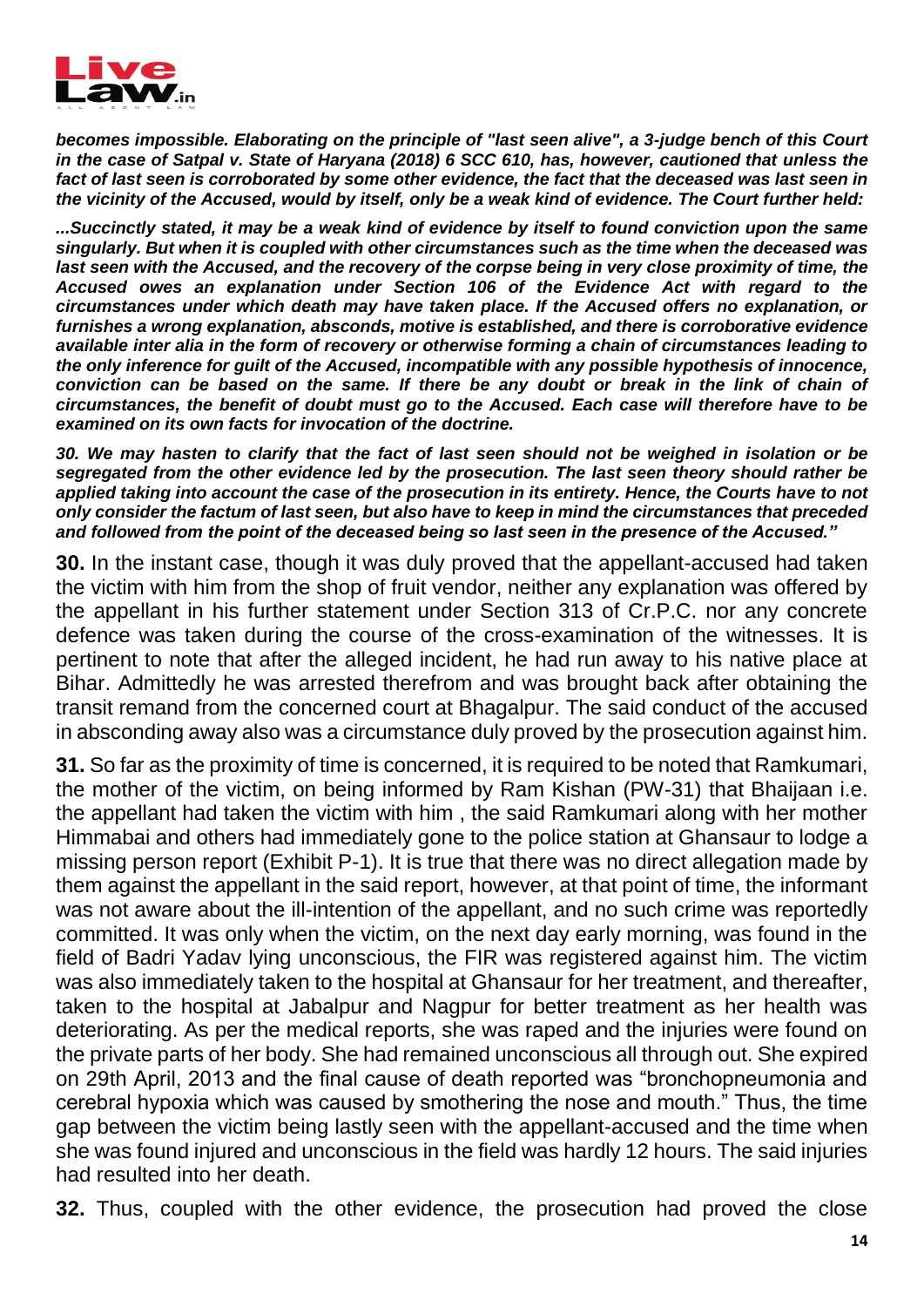

proximity of time when the victim was last seen with the appellant and when the victim was found unconscious and in injured condition, which ultimately resulted into her death. The DNA profile obtained from the hair found from the place of incident and the DNA profile obtained from the source of blood sample of the appellant was identical, and confirmed that the hair strands were of the appellant only, as per the opinion at Exhibit P-47 given by P.W-25 Dr. Pankaj Srivastava, Scientific Officer, FSL, Sagar.

#### **Fair Trial: -**

**33.** Coming to the next issue raised by the learned Senior Advocate Mr. Marlapalle with regard to the trial having not been conducted in fair manner, it may be noted that the concept of fair trial has been enshrined not only in Article 21 and 39 A of the Constitution of India, but also in Section 304 of the Code of Criminal Procedure. Free and fair trial is *sine qua non* of Article 21, and after the formative decision in *Maneka Gandhi vs. UOI, (1978) 1 SCC 248*, it has been made clear that the procedure in criminal trials must be right, just and fair and not arbitrary, fanciful or oppressive. Article 39 A provides for free legal aid to the poor and weaker sections of the society and ensures justice for all. Section 304 of Cr.P.C. further provides that where in a trial before the Court of Session, the accused is not represented by a pleader, and where it appears to the court that the accused has no sufficient means to engage a pleader, the court shall assign a pleader for his defence at the expense of the State. This Court also time and again has emphasised the right to a fair trial by the courts, in the letter and spirit of the right to life and personal liberty flowing from the various guarantees enshrined in the Constitution of India. We may hasten to add at this stage that right to fair and speedy trial applies as much to the victim as the accused. Right to get speedy justice applies to the victim as well. Hence considering the gravity and seriousness of the crime, if the trial is expedited by the Court, it could not to be said that such trial was not fair to the accused. Of course, while expediting the trial, it is imperative on the Court to see that the due procedure is followed during the course of trial.

**34.** So far as the facts of the present case are concerned, there is nothing on record to suggest that the due procedure was not followed or that the appellant-accused had suffered on account of deprivation of the legal aid or legal assistance to him. The trial court did provide legal assistance to both the accused by appointing a lawyer at the expense of the State, who had thoroughly cross-examined all the witnesses examined by the prosecution, and had also examined two witnesses on behalf of accused Rakesh Choudhary. Apart from the fact that no such contention was raised during the course of trial or even before the High Court in the two separate appeals filed by the accused represented by two separate lawyers, no such contention has been raised by the appellant-accused even in the memorandum of the present appeal. The oral submission made by the learned Senior Advocate appearing on behalf of the accused at the fag end of his arguments that there was no fair trial conducted, without substantiating the said submission, cannot be entertained. Even otherwise, it may noted that during the course of recording the further statement, the appellant-accused had responded to the incriminating circumstances brought to his notice, after fully understanding them as transpiring from the answers recorded by the court. It is possible that the incident in question would have created an anguish amongst the public at large as also amongst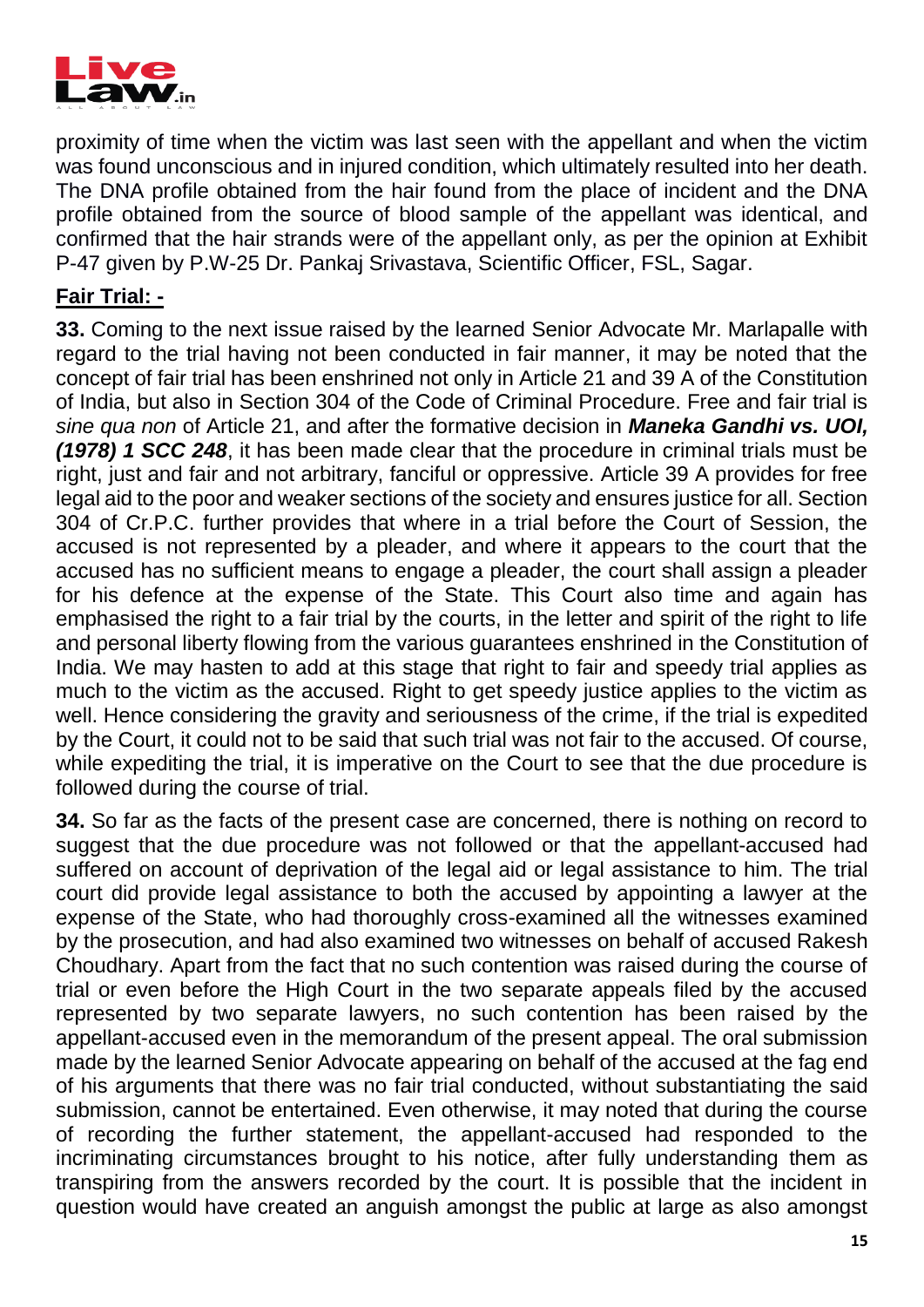

the media, nonetheless in absence of any material on record, no inference could be drawn that because of such media pressure, the trial was not conducted in fair manner.

**35.** Though, it is true that the "Equality, Justice and Liberty" is the trinity of fair trial recognized in the administration of justice, it is equally true that such concept of fair trial entails triangulation of interest of the accused, the victim and the society at large. In the overzealous approach to protect the rights of the accused, the rights of the victim who is the most aggrieved should not be either undermined or neglected. Similarly, the cases involving heinous crimes, the society at large would also be an important stake-holder. Interest of the society, which acts through the State and prosecuting agencies, should also not be treated with disdain. Therefore, the court conducting the trial/appeal is not only obliged to protect the rights of the accused but also the rights of the victim, and the interest of the society at large. The Judge presiding over the criminal trial has not only to see that innocent man is not punished but has also to see that guilty man does not escape. Both are his public duties required to be discharged very diligently to maintain the public confidence and uphold the majesty of the law.

#### **Conclusion:**

**36.** Having regard to the proved circumstances on record, more particularly the circumstances that preceded and followed from the point the deceased-victim was seen last together with the appellant-accused, the court has no hesitation in holding that the prosecution had proved beyond reasonable doubt all the circumstances individually and also proved the circumstances forming a chain, so conclusive as to rule out the possibility of any other hypothesis except the guilt of the appellant-accused. It was duly proved that while committing the barbaric acts of rape and sexual assault on the young child-victim aged about 04 years, the appellant-accused had inflicted bodily injuries as mentioned in the post-mortem report which had caused her death. The court, therefore, holds that the trial court had rightly convicted the appellant-accused for the offences punishable under sections 302, 376(2)(i), 376(2)(m), 363, 366 of IPC and section 5(i) read with section 6 and section 5(m) read with section 6 of the POCSO Act. The said order of conviction was affirmed by the High Court; and is being further affirmed by this Court.

**37.** The next question that falls for consideration is with regard to the sentence to be imposed on the appellant. The trial court while imposing various sentences for the other offences, had imposed the death penalty for the offence under Section 302 of IPC, which has been confirmed by the High Court in the impugned judgment. It may be noted that since the death of the victim was caused due to the injuries inflicted by the appellant while committing offence under Section 376(2)(i) and 376(2)(m), the provisions of Section 376A of the IPC would also get attracted which had come into force w.e.f. 03.02.2013 i.e.prior to the alleged incident in question, and which provided for wide range of punishments upto death penalty. The High Court in the impugned order, though made observation in this regard, did not consider it on the ground that the charge under Section 376 A of IPC was not framed by the Sessions Court against the accused. However, it may be noted that in view of Section 215 an omission to state the offence or its particulars in the charge could not be regarded as material, unless the accused was in fact misled by such error or omission, and it had occasioned a failure of justice. In the instant case, the accused was already charged for the offence under Section 302 which is punishable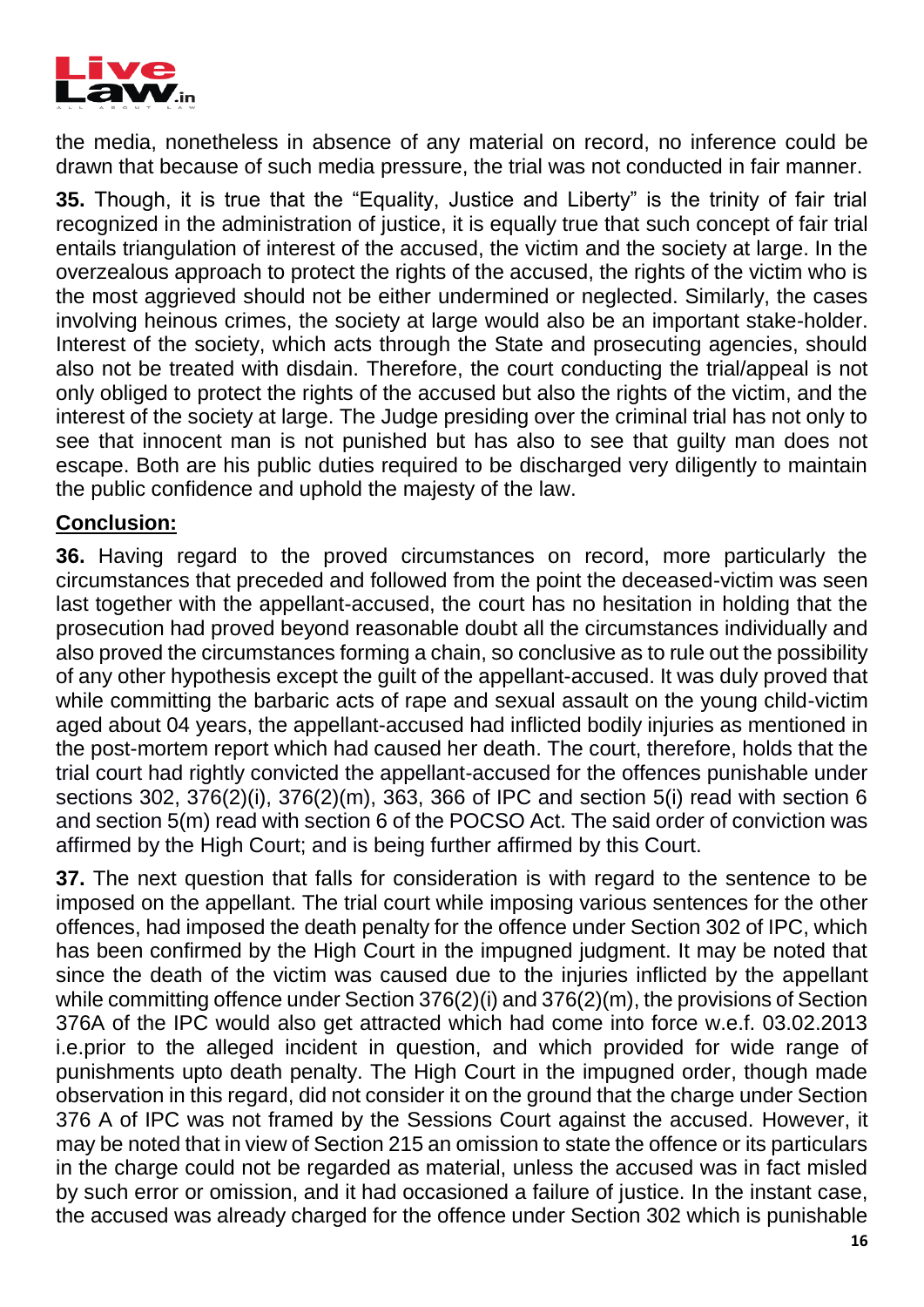

with death or life imprisonment, and was also charged for the offences under Section 376(2)(i) and 376(2)(m), as covered in Section 376A, IPC, which is also punishable upto death sentence amongst other lesser punishments. Hence, non-mentioning of Section 376A in the charge could not be said to have misled the accused, nor any failure of justice could be said to have occasioned.

**38.** It may be pertinent to note that this Court in terms of the law laid down by the Constitution Bench in *Bachan Singh Vs. State of Punjab, (1980) 2 SCC 684* and in tune with the directions issued in the other similar matters, touching upon the issues concerning the mitigating factors, had vide the order dated 25.11.2021, directed the State authorities to produce on record the report of the probationer officer, if any and had directed the Director General (Prison) of the State to place on record the reports from the concerned jails/prisons where the appellant was or is presently lodged, about his conduct and nature of work done by him while in the jail. The court had also called for the psychiatric and psychological evolution reports of the appellant. The said authorities have submitted their respective reports before the court.

**39.** The learned Senior Advocate Mr. Marlapalle relying upon the various decisions of this court would submit that in similar cases as the present one, this Court, considering the mitigating circumstances has commuted the sentence of death penalty to the life imprisonment. The case on hand could not be said to be the "rarest of rare case", where the question of awarding lesser punishment than the death penalty is totally foreclosed. He implored the court to consider before imposing the sentence upon the appellant, the documents produced on record after the completion of the arguments, like the affidavits of the family members, the jail documents and the social inquiry report of the appellant.

**40.** As demonstrated earlier, once again one of the most barbaric and ugly human faces has surfaced. A tiny bud like girl was smothered by the appellant before she could blossom in this world. The monstrous acts of the appellant suffocated the victim to such an extent that she had no option but to leave this world. Once again, all the Constitutional guarantees have failed to protect the victim from the clutches of the demonizing acts of the appellant. In the opinion of the Court, any sympathy shown to the appellant would lead to miscarriage of justice. However, it has been brought to the notice of this Court that in series of judgements, this Court has not treated such case as the rarest of rare case.

**41.** In case of *Bachan Singh Vs. State of Punjab* (supra), the Constitution Bench while upholding the constitutional validity of the death sentence held *inter alia* that the imposition of death penalty is required to be guided by the paramount beacons of the legislative policy discernible from sections 354 (3) and 235 (2) of the Cr.P.C., namely – (i) the extreme penalty can be inflicted only in the gravest cases of extreme culpability; and (ii) in making the choice of the sentence. In addition to the circumstances of the offence, due regard must be paid to the circumstances of the offender also. In *Machhi Singh vs. State of Punjab, (1983) 3 SCC 470* a three-judge bench of this Court, after noting the principles laid down in Bachan Singh's case regarding the formula of "rarest of rare cases" for imposing the death sentence, observed that the guidelines indicated in Bachan Singh's case will have to be culled out and applied to the facts of each individual case where the question of imposing death sentence arises.